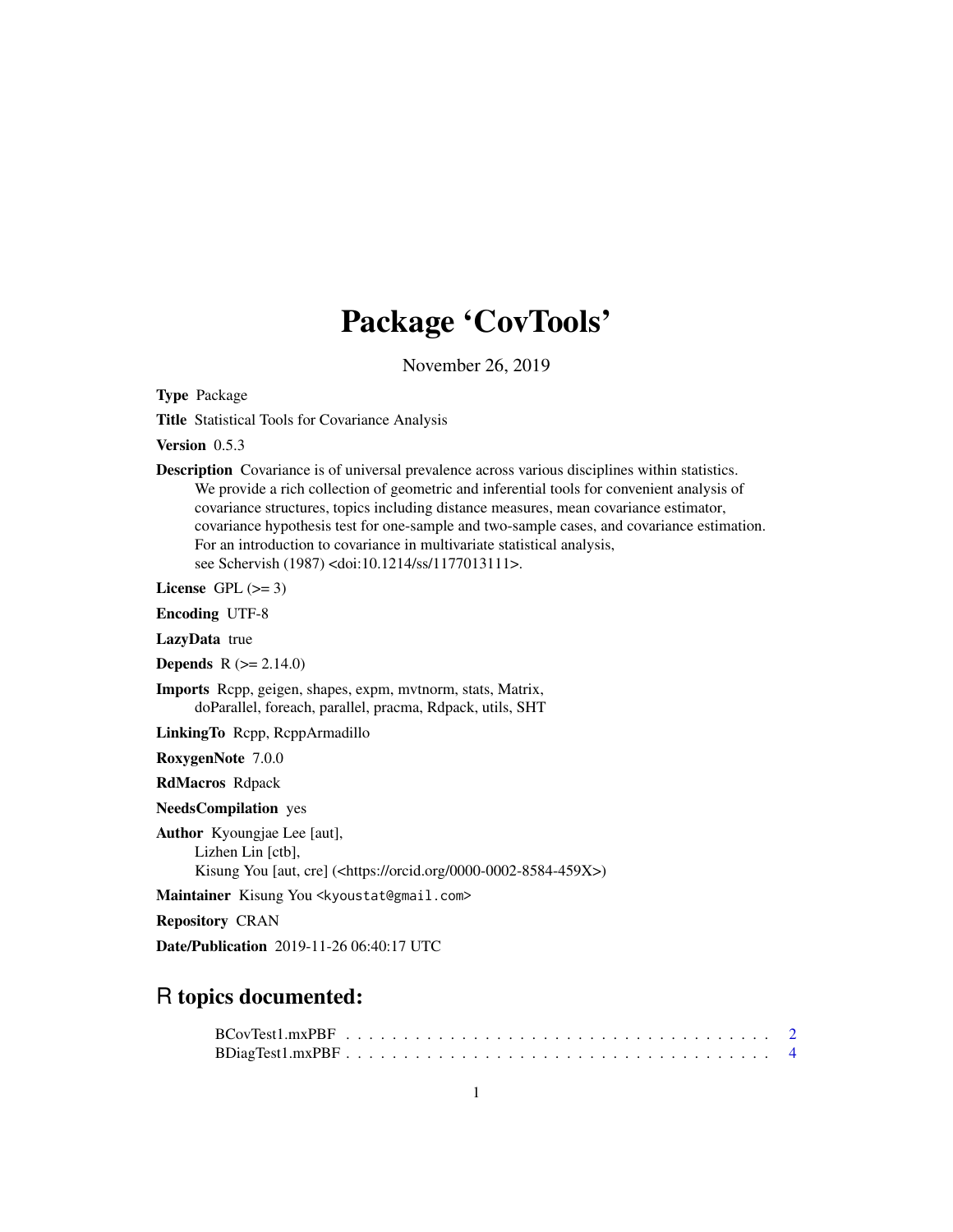<span id="page-1-0"></span>

|       | CovDist |     |
|-------|---------|-----|
|       |         |     |
|       |         | - 8 |
|       |         |     |
|       |         |     |
|       |         |     |
|       |         |     |
|       |         |     |
|       |         |     |
|       | CovMean |     |
|       |         |     |
|       |         |     |
|       |         |     |
|       |         |     |
|       |         |     |
|       |         |     |
|       |         |     |
|       |         |     |
|       |         |     |
|       |         |     |
|       |         |     |
| Index |         | 32  |

BCovTest1.mxPBF *One-Sample Covariance Test using Maximum Pairwise Bayes Factor*

## Description

It performs Bayesian version of 1-sample test for Covariance where the null hypothesis is

$$
H_0: \Sigma_n = \Sigma_0
$$

where  $\Sigma_n$  is the covariance of data model and  $\Sigma_0$  is a hypothesized covariance. Denote  $X_i$  be the  $i$ -th column of data matrix. Under the maximum pairwise Bayes Factor framework, we have following hypothesis,

$$
H_0: a_{ij} = 0 \text{ and } \tau_{ij} = 1 \quad \text{versus.} \quad H_1: \text{not } H_0.
$$

The model is

$$
X_i | X_j \sim N_n(a_{ij} X_j, \tau_{ij}^2 I_n)
$$

and the prior is set, under  $H_1$ , as

$$
a_{ij}|\tau_{ij}^{2} \sim N(0, \tau_{ij}^{2}/(\gamma * ||X_{j}||^{2}))
$$

$$
\tau_{ij}^{2} \sim IG(a0, b0).
$$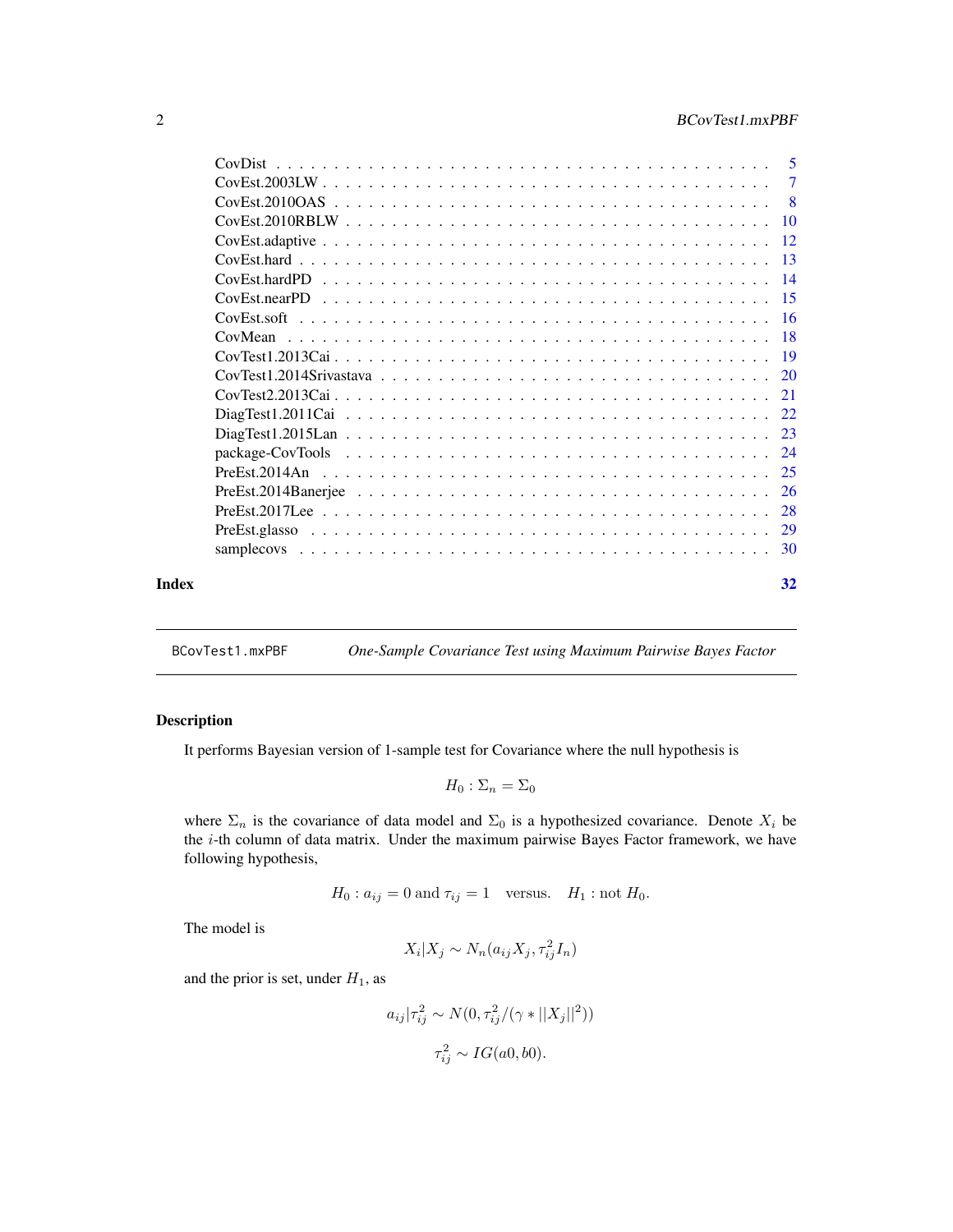## BCovTest1.mxPBF 3

## Usage

```
BCovTest1.mxPBF(data, Sigma0 = diag(ncol(data)), a0 = 2, b0 = 2, gamma = 1)
```
## Arguments

| data   | an $(n \times p)$ data matrix where each row is an observation. |
|--------|-----------------------------------------------------------------|
| Sigma0 | a $(p \times p)$ given covariance matrix.                       |
| a0     | shape parameter for inverse-gamma prior.                        |
| b0     | scale parameter for inverse-gamma prior.                        |
| gamma  | non-negative number. See the equation above.                    |

## Value

a named list containing:

log.BF.mat a  $(p \times p)$  matrix of pairwise log Bayes factors.

## References

Lee K, Lin L, Dunson D (2018). "Maximum Pairwise Bayes Factors for Covariance Structure Testing." *arXiv:1809.03105 [stat]*. <http://arxiv.org/abs/1809.03105>.

## Examples

```
## Not run:
## generate data from multivariate normal with trivial covariance.
pdim = 10data = matrix(rnorm(100*pdim), nrow=100)
## run mxPBF-based test
out1 = BCovTest1.mxPBF(data)
out2 = BCovTest1.mxPBF(data, a0=5.0, b0=5.0) # change some params
## visualize two Bayes Factor matrices
opar <- par(mfrow=c(1,2), pty="s")
image(exp(out1$log.BF.mat)[,pdim:1], main="default")
image(exp(out2$log.BF.mat)[,pdim:1], main="a0=b0=5.0")
par(opar)
```
## End(Not run)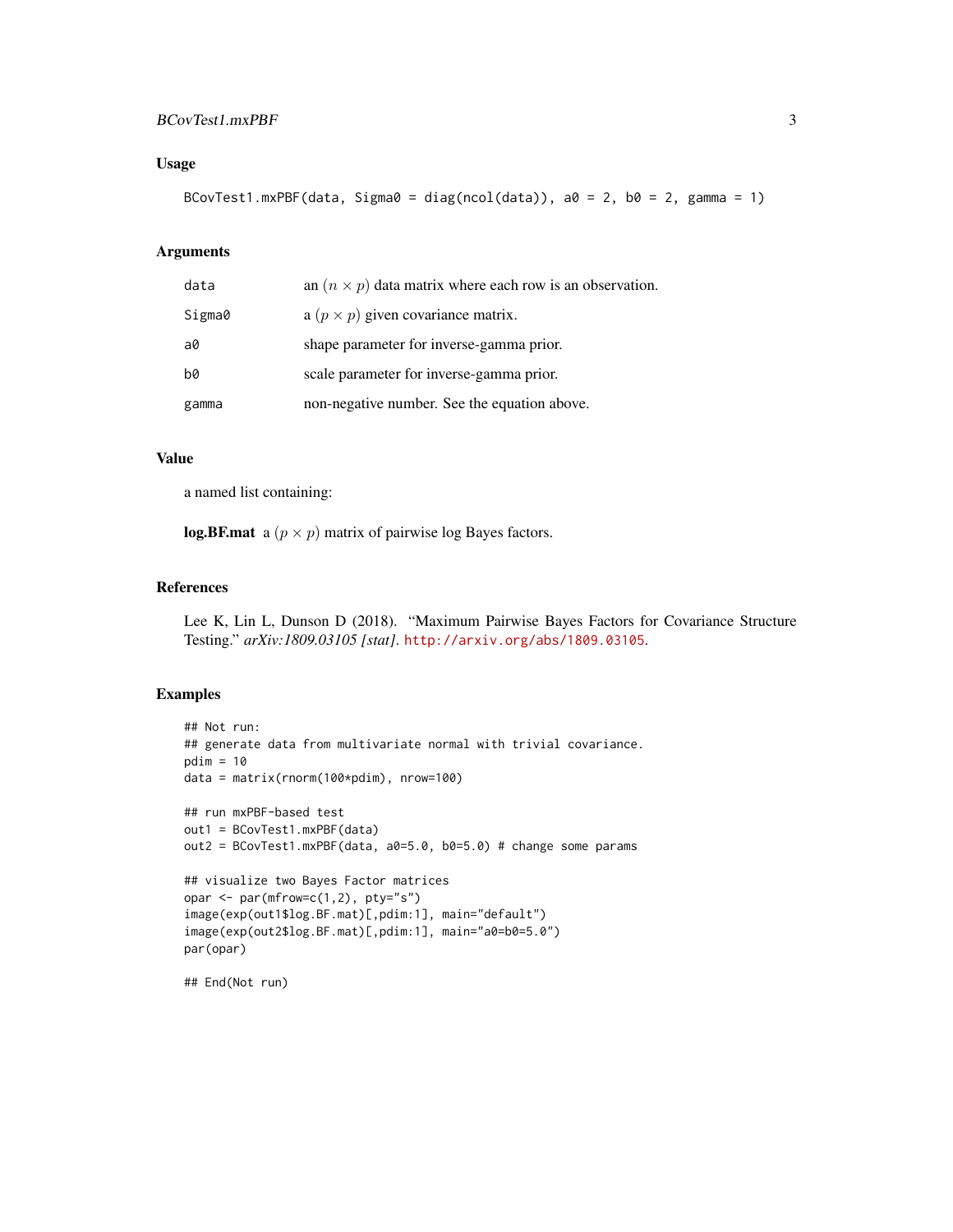<span id="page-3-0"></span>

One-sample diagonality test can be stated with the null hypothesis

$$
H_0: \sigma_{ij} = 0 \text{ for any } i \neq j
$$

and alternative hypothesis  $H_1$ : not  $H_0$  with  $\Sigma_n = (\sigma_{ij})$ . Let  $X_i$  be the *i*-th column of data matrix. Under the maximum pairwise bayes factor framework, we have following hypothesis,

$$
H_0: a_{ij} = 0 \quad \text{versus.} \quad H_1: \text{not } H_0.
$$

The model is

$$
X_i|X_j \sim N_n(a_{ij}X_j, \tau_{ij}^2I_n).
$$

Under  $H_0$ , the prior is set as

$$
\tau_{ij}^2 \sim IG(a0, b0)
$$

and under  $H_1$ , priors are

$$
a_{ij}|\tau_{ij}^{2} \sim N(0, \tau_{ij}^{2}/(\gamma * ||X_{j}||^{2}))
$$

$$
\tau_{ij}^{2} \sim IG(a0, b0).
$$

## Usage

BDiagTest1.mxPBF(data,  $a0 = 2$ ,  $b0 = 2$ , gamma = 1)

#### Arguments

| data  | an $(n \times p)$ data matrix where each row is an observation. |
|-------|-----------------------------------------------------------------|
| a0    | shape parameter for inverse-gamma prior.                        |
| b0    | scale parameter for inverse-gamma prior.                        |
| gamma | non-negative number. See the equation above.                    |

#### Value

a named list containing:

log.BF.mat  $(p \times p)$  matrix of pairwise log Bayes factors.

## References

Lee K, Lin L, Dunson D (2018). "Maximum Pairwise Bayes Factors for Covariance Structure Testing." *arXiv:1809.03105 [stat]*. <http://arxiv.org/abs/1809.03105>.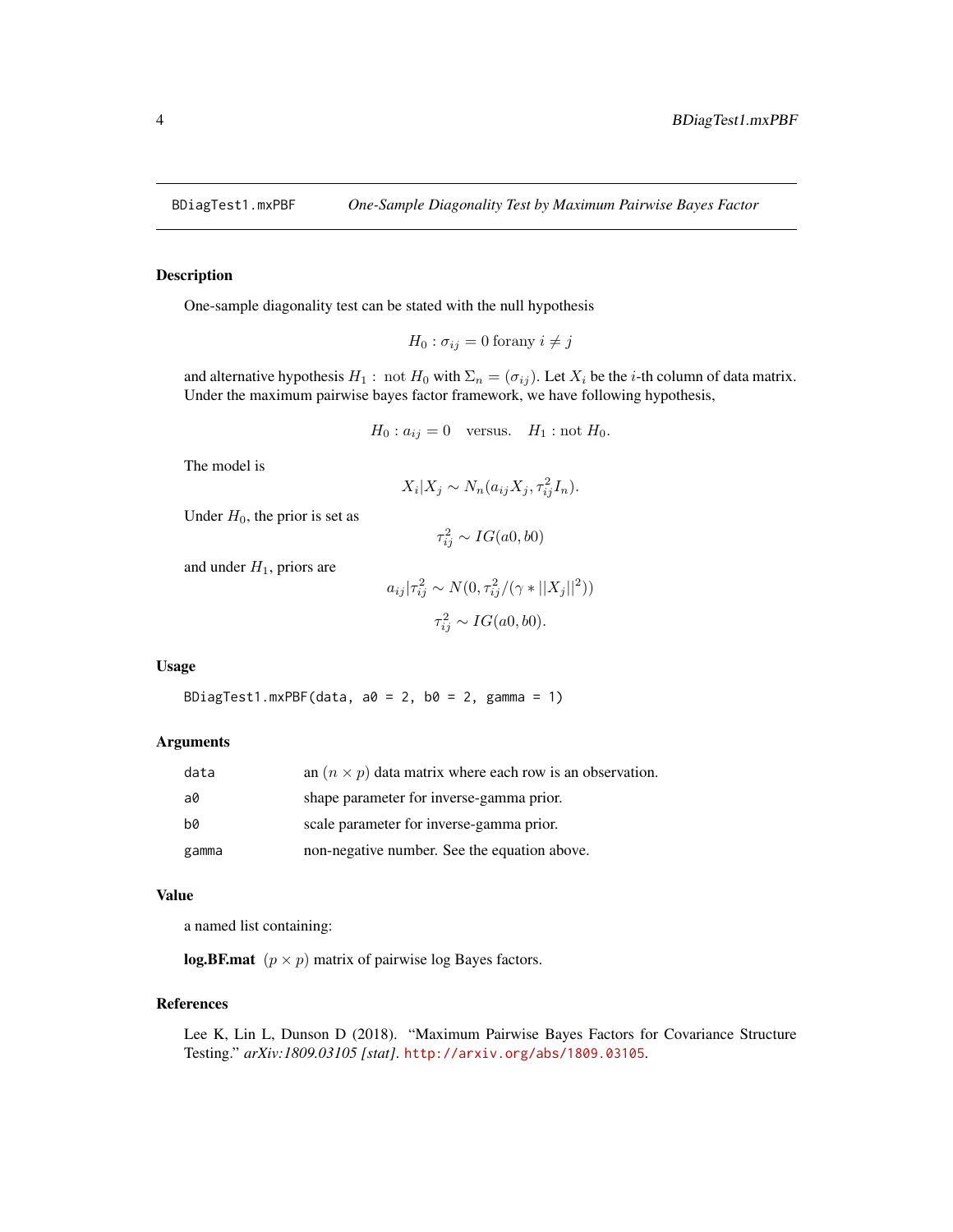#### <span id="page-4-0"></span>CovDist 5

## Examples

```
## Not run:
## generate data from multivariate normal with trivial covariance.
pdim = 10data = matrix(rnorm(100*pdim), nrow=100)
## run test
## run mxPBF-based test
out1 = BDiagTest1.mxPBF(data)
out2 = BDiagTest1.mxPBF(data, a0=5.0, b0=5.0) # change some params
## visualize two Bayes Factor matrices
opar <- par(mfrow=c(1,2), pty="s")
image(exp(out1$log.BF.mat)[,pdim:1], main="default")
image(exp(out2$log.BF.mat)[,pdim:1], main="a0=b0=5.0")
par(opar)
## End(Not run)
```
<span id="page-4-1"></span>CovDist *Compute Pairwise Distance for Symmetric Positive-Definite Matrices*

## Description

For a given 3-dimensional array where symmetric positive definite (SPD) matrices are stacked slice by slice, it computes pairwise distance using various popular measures. Some of measures are *metric* as they suffice 3 conditions in mathematical context; nonnegative definiteness, symmetry, and triangle inequalities. Other non-metric measures represent *dissimilarities* between two SPD objects.

#### Usage

```
CovDist(
 A,
 method = c("A", "B", "C", "E", "H", "J", "K", "L", "PS", "PF", "PE", "RE"),
 power = 1,
  as.dist = FALSE
)
```

| A      | a ( $p \times p \times N$ ) 3d array of N SPD matrices.          |
|--------|------------------------------------------------------------------|
| method | the type of distance measures to be used:                        |
|        | "A" (AIRM) Affine Invariant Riemannian Metric                    |
|        | "B" (Bhattacharyya) Bhattacharyya distance based on normal model |
|        | "C" (Cholesky) Cholesky difference in Frobenius norm             |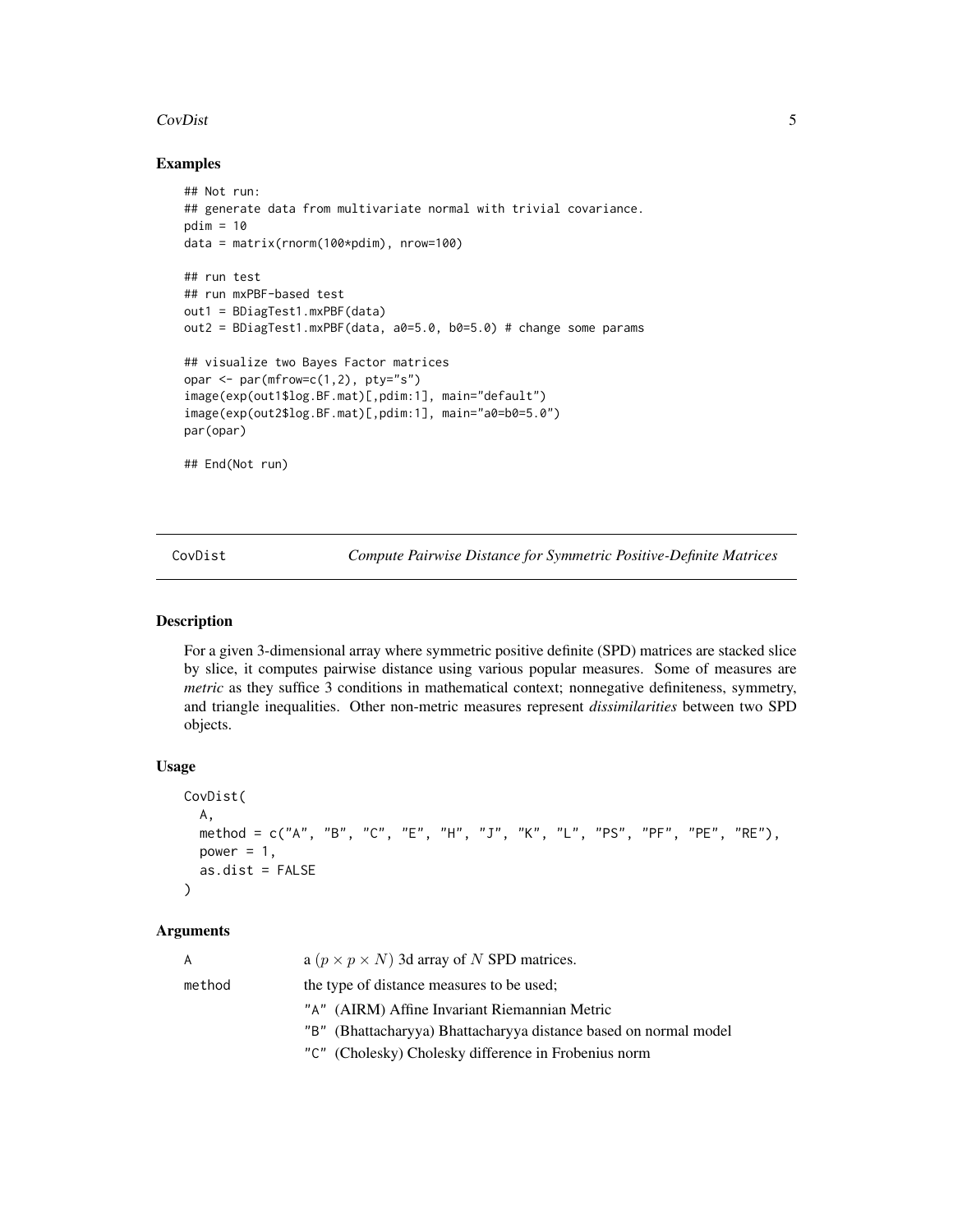|         | "E" (Euclidean) naive Frobenius norm as distance            |
|---------|-------------------------------------------------------------|
|         | "H" (Hellinger) Hellinger distance based on normal model    |
|         | "J" (JBLD) Jensen-Bregman Log Determinant Distance          |
|         | "K" (KLDM) symmetrized Kullback-Leibler Distance Measure    |
|         | "L" (LERM) Log Euclidean Riemannian Metric                  |
|         | "PS" (Procrustes.SS) Procrustes Size and Shape measure      |
|         | "PF" (Procrustes.Full) Procrustes analysis with scale       |
|         | "PE" (PowerEuclidean) weighted eigenvalues by some exponent |
|         | "RE" (RootEuclidean) matrix square root                     |
| power   | a non-zero number for PowerEuclidean distance.              |
| as.dist | a logical; TRUE to return a dist object, FALSE otherwise.   |
|         |                                                             |

an  $(N \times N)$  symmetric matrix of pairwise distances or a dist object via as.dist option.

## References

Arsigny V, Fillard P, Pennec X, Ayache N (2006). "Log-Euclidean metrics for fast and simple calculus on diffusion tensors." *Magnetic Resonance in Medicine*, 56(2), 411–421. ISSN 0740- 3194, 1522-2594, doi: [10.1002/mrm.20965.](https://doi.org/10.1002/mrm.20965)

Dryden IL, Koloydenko A, Zhou D (2009). "Non-Euclidean statistics for covariance matrices, with applications to diffusion tensor imaging." *The Annals of Applied Statistics*, 3(3), 1102–1123. ISSN 1932-6157, doi: [10.1214/09AOAS249.](https://doi.org/10.1214/09-AOAS249)

```
## generate 50 SPD matrices of size (5-by-5)
samples = samplecovs(50,5)
## get pairwise distance for several methods
distA = CovDist(samples, method="A")
distB = CovDist(samples, method="B")
distC = CovDist(samples, method="C")
## dimension reduction using MDS
ssA = stats::cmdscale(distA, k=2)
ssB = stats::cmdscale(distB, k=2)
ssC = stats::cmdscale(distC, k=2)
## visualize
opar \leq par(mfrow=c(1,3), pty="s")
plot(ssA ,main="project with AIRM", pch=19)
plot(ssB ,main="project with Bhattacharyya", pch=19)
plot(ssC ,main="project with Cholesky", pch=19)
par(opar)
```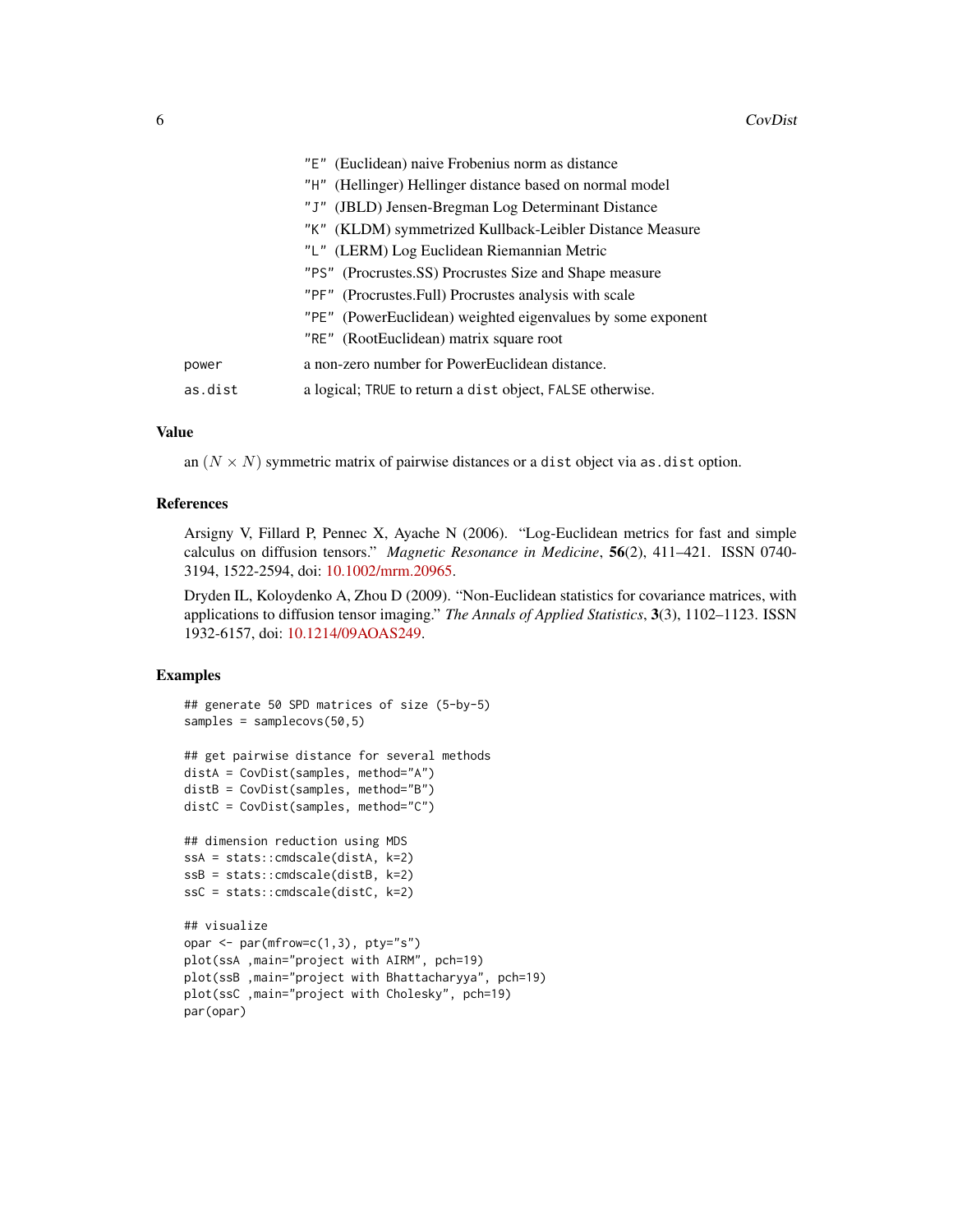<span id="page-6-0"></span>

Ledoit and Wolf (2003, 2004) proposed a linear shrinkage strategy to estimate covariance matrix with an application to portfolio optimization. An optimal covariance is written as a convex combination as follows,

$$
\hat{\Sigma} = \delta \hat{F} + (1 - \delta)\hat{S}
$$

where  $\delta \in (0,1)$  a control parameter/weight,  $\hat{S}$  an empirical covariance matrix, and  $\hat{F}$  a *target* matrix. Although authors used  $F$  a highly structured estimator, we also enabled an arbitrary target matrix to be used as long as it's symmetric and positive definite of corresponding size.

## Usage

 $CovEst.2003LW(X, target = NULL)$ 

## Arguments

| X.     | an $(n \times p)$ matrix where each row is an observation.                        |
|--------|-----------------------------------------------------------------------------------|
| target | target matrix $F$ . If target=NULL, constant correlation model estimator is used. |
|        | If target is specified as a qualified matrix, it is used instead.                 |

## Value

a named list containing:

S a  $(p \times p)$  covariance matrix estimate.

delta an estimate for convex combination weight according to the relevant theory.

## References

Ledoit O, Wolf M (2003). "Improved estimation of the covariance matrix of stock returns with an application to portfolio selection." *Journal of Empirical Finance*, 10(5), 603–621. ISSN 09275398, doi: [10.1016/S09275398\(03\)000070.](https://doi.org/10.1016/S0927-5398(03)00007-0)

Ledoit O, Wolf M (2004). "A well-conditioned estimator for large-dimensional covariance matrices." *Journal of Multivariate Analysis*, 88(2), 365–411. ISSN 0047259X, doi: [10.1016/S0047-](https://doi.org/10.1016/S0047-259X(03)00096-4) [259X\(03\)000964.](https://doi.org/10.1016/S0047-259X(03)00096-4)

Ledoit O, Wolf M (2004). "Honey, I Shrunk the Sample Covariance Matrix." *The Journal of Portfolio Management*, 30(4), 110–119. ISSN 0095-4918, doi: [10.3905/jpm.2004.110.](https://doi.org/10.3905/jpm.2004.110)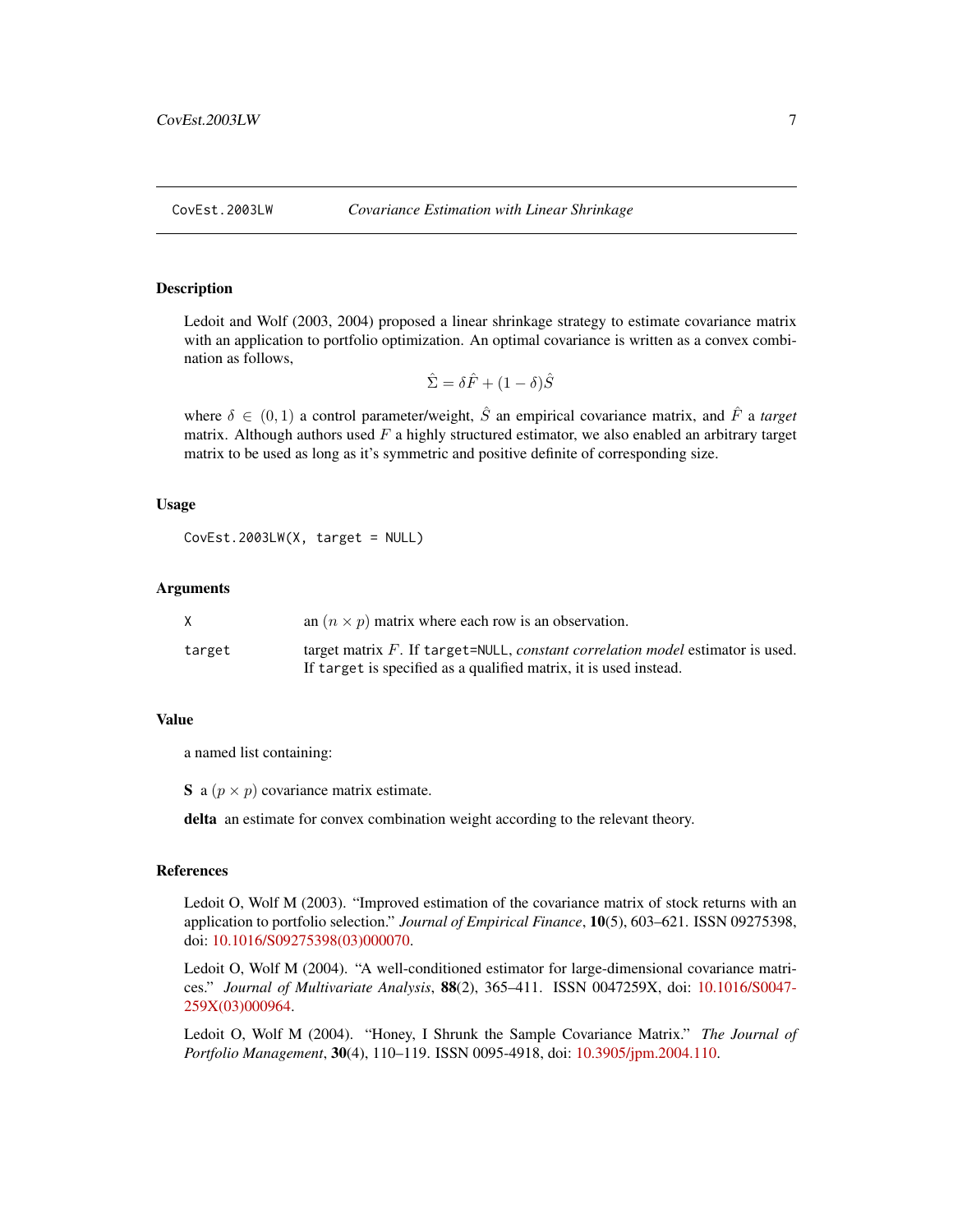```
## CRAN-purpose small computation
# set a seed for reproducibility
set.seed(11)
# small data with identity covariance
pdim \t < -5dat.small <- matrix(rnorm(20*pdim), ncol=pdim)
# run the code with highly structured estimator
out.small <- CovEst.2003LW(dat.small)
# visualize
opar <- par(mfrow=c(1,3), pty="s")
image(diag(5)[,pdim:1], main="true cov")
image(cov(dat.small)[,pdim:1], main="sample cov")
image(out.small$S[,pdim:1], main="estimated cov")
par(opar)
## Not run:
## want to see how delta is determined according to
# the number of observations we have.
nsamples = seq(from=5, to=200, by=5)
nnsample = length(nsamples)
# we will record two values; delta and norm difference
vec.delta = rep(0, nnsample)
vec.normd = rep(0, nnsample)for (i in 1:nnsample){
 dat.norun <- matrix(rnorm(nsamples[i]*pdim), ncol=pdim) # sample in R^5
 out.norun <- CovEst.2003LW(dat.norun) # run with default
 vec.delta[i] = out.norun$delta
 vec.normd[i] = norm(out.norun$S - diag(pdim),"f") # Frobenius norm
}
# let's visualize the results
par(mfrow=c(1,2))
plot(nsamples, vec.delta, lwd=2, type="b", col="red", main="estimated deltas")
plot(nsamples, vec.normd, lwd=2, type="b", col="blue",main="Frobenius error")
## End(Not run)
```
<span id="page-7-0"></span>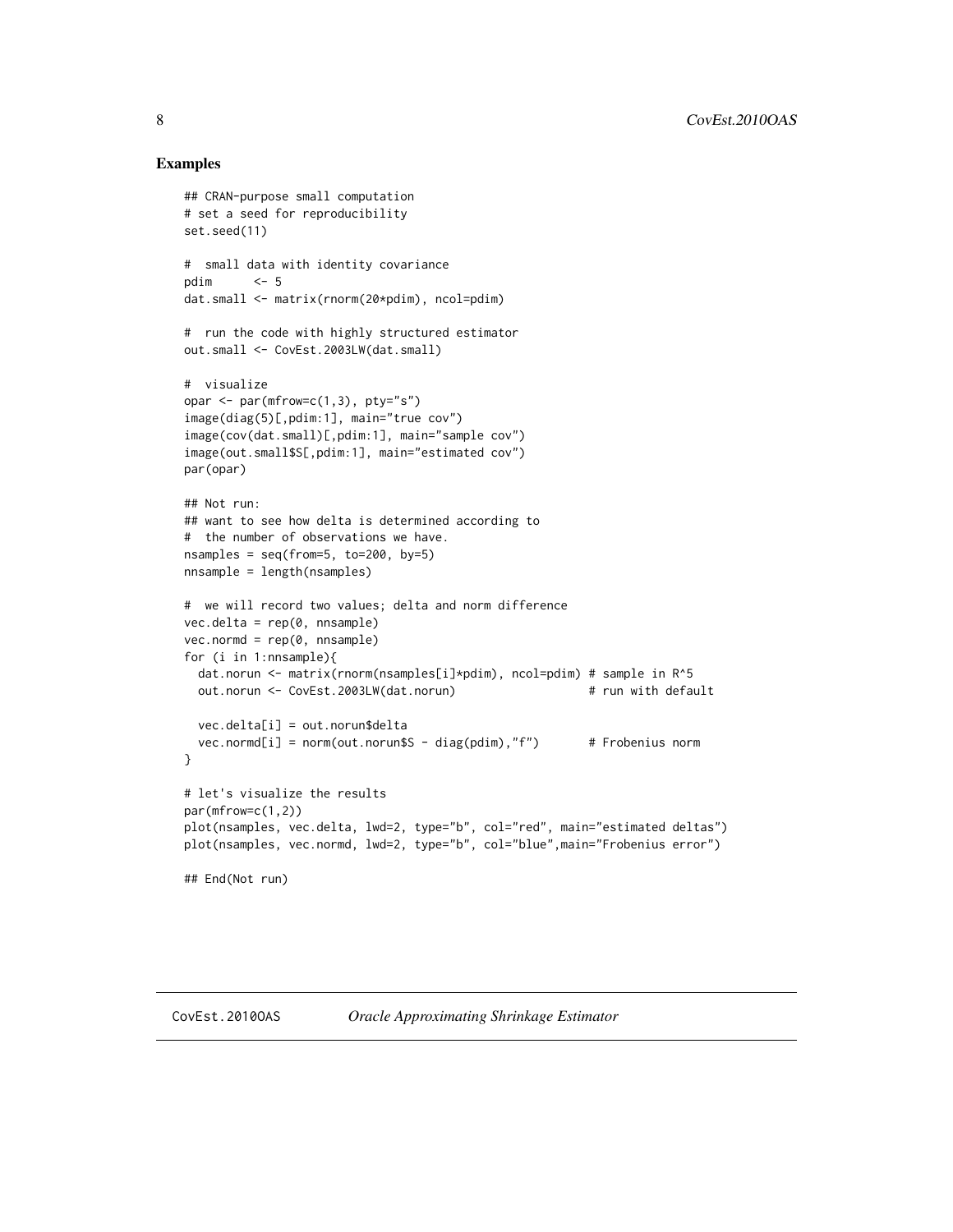Authors propose to estimate covariance matrix by iteratively approximating the shrinkage with

$$
\hat{\Sigma} = \rho \hat{F} + (1 - \rho)\hat{S}
$$

where  $\rho \in (0, 1)$  a control parameter/weight,  $\hat{S}$  an empirical covariance matrix, and  $\hat{F}$  a *target* matrix. It is proposed to use a structured estimate  $\hat{F} = \text{Tr}(\hat{S}/p) \cdot I_{p \times p}$  where  $I_{p \times p}$  is an identity matrix of dimension p.

## Usage

CovEst.2010OAS(X)

## Arguments

X an  $(n \times p)$  matrix where each row is an observation.

#### Value

a named list containing:

S a  $(p \times p)$  covariance matrix estimate.

rho an estimate for convex combination weight.

## References

Chen Y, Wiesel A, Eldar YC, Hero AO (2010). "Shrinkage Algorithms for MMSE Covariance Estimation." *IEEE Transactions on Signal Processing*, 58(10), 5016–5029. ISSN 1053-587X, 1941- 0476, doi: [10.1109/TSP.2010.2053029.](https://doi.org/10.1109/TSP.2010.2053029)

## Examples

```
## CRAN-purpose small computation
# set a seed for reproducibility
set.seed(11)
# small data with identity covariance
pdim <- 5
dat.small <- matrix(rnorm(10*pdim), ncol=pdim)
# run the code
out.small <- CovEst.2010OAS(dat.small)
# visualize
opar \leq par(mfrow=c(1,3), pty="s")
image(diag(pdim)[,pdim:1], main="true cov")
image(cov(dat.small)[,pdim:1], main="sample cov")
image(out.small$S[,pdim:1], main="estimated cov")
par(opar)
```
## Not run: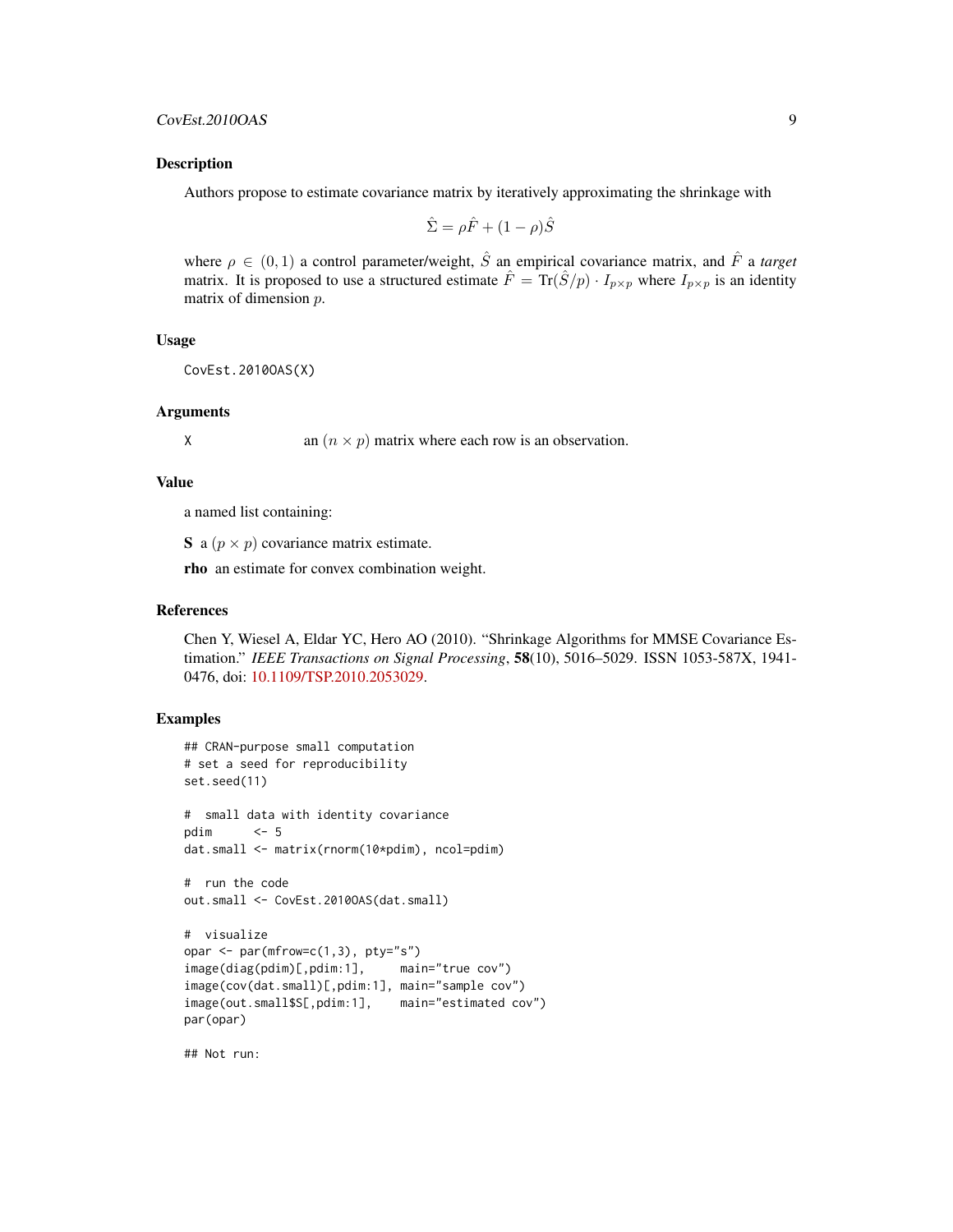```
## want to see how delta is determined according to
# the number of observations we have.
nsamples = seq(from=5, to=200, by=5)
nnsample = length(nsamples)
# we will record two values; rho and norm difference
vec.rho = rep(0, nnsample)vec.normd = rep(0, nnsample)
for (i in 1:nnsample){
 dat.norun <- matrix(rnorm(nsamples[i]*pdim), ncol=pdim) # sample in R^5
 out.norun <- CovEst.2010OAS(dat.norun) # run with default
 vec.rho[i] = out.norun$rho
 vec.normd[i] = norm(out.norum$S - diag(pdim), "f") # Frobenius norm
}
# let's visualize the results
opar <- par(mfrow=c(1,2))
plot(nsamples, vec.rho, lwd=2, type="b", col="red", main="estimated rhos")
plot(nsamples, vec.normd, lwd=2, type="b", col="blue",main="Frobenius error")
par(opar)
## End(Not run)
```
CovEst.2010RBLW *Rao-Blackwell Ledoit-Wolf Estimator*

## Description

Authors propose to estimate covariance matrix by minimizing mean squared error with the following formula,

$$
\hat{\Sigma} = \rho \hat{F} + (1 - \rho)\hat{S}
$$

where  $\rho \in (0, 1)$  a control parameter/weight,  $\hat{S}$  an empirical covariance matrix, and  $\hat{F}$  a *target* matrix. It is proposed to use a structured estimate  $\hat{F} = \text{Tr}(\hat{S}/p) \cdot I_{p \times p}$  where  $I_{p \times p}$  is an identity matrix of dimension p.

#### Usage

CovEst.2010RBLW(X)

#### Arguments

X an  $(n \times p)$  matrix where each row is an observation.

## Value

a named list containing:

S a  $(p \times p)$  covariance matrix estimate.

rho an estimate for convex combination weight.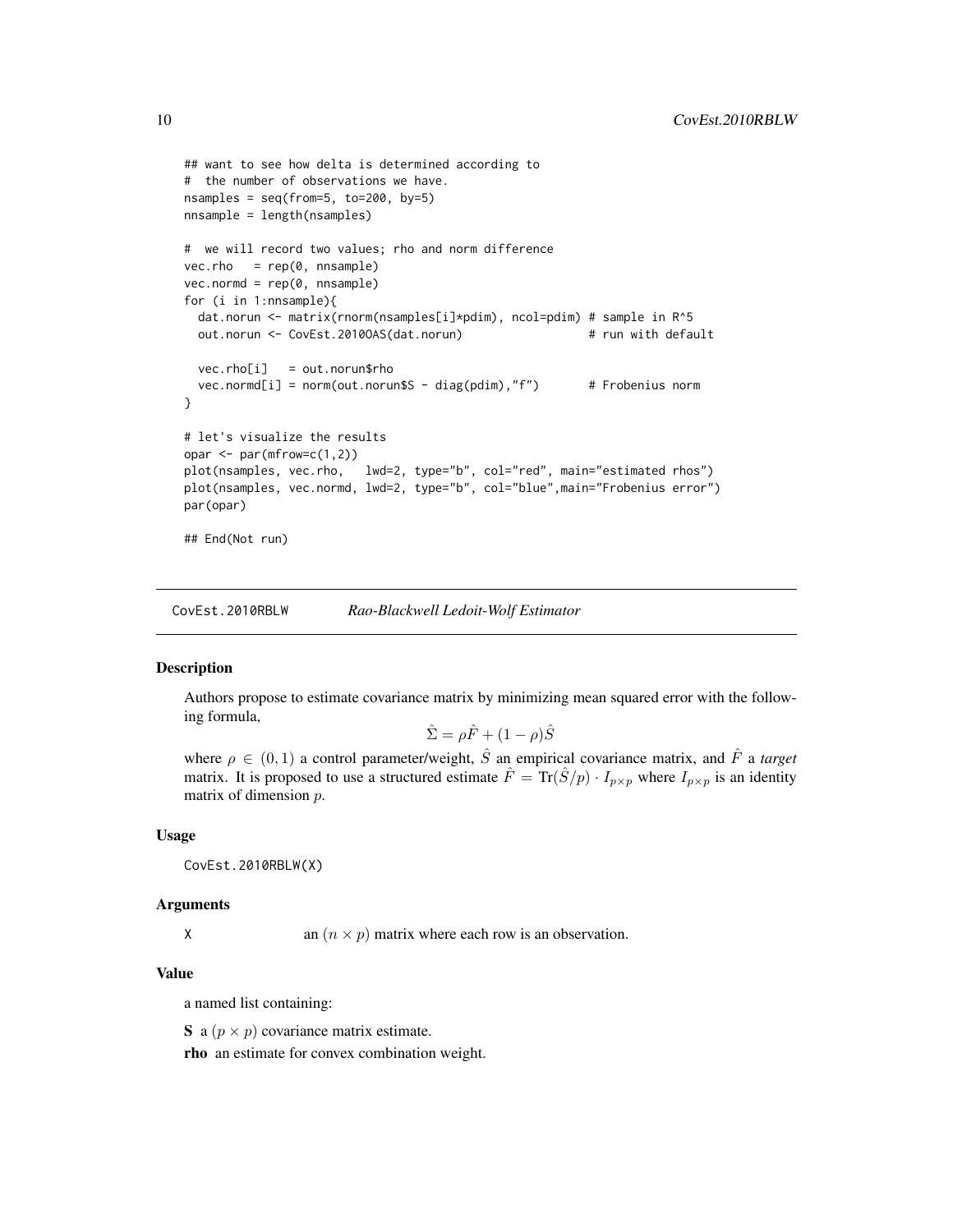#### References

Chen Y, Wiesel A, Eldar YC, Hero AO (2010). "Shrinkage Algorithms for MMSE Covariance Estimation." *IEEE Transactions on Signal Processing*, 58(10), 5016–5029. ISSN 1053-587X, 1941- 0476, doi: [10.1109/TSP.2010.2053029.](https://doi.org/10.1109/TSP.2010.2053029)

```
## CRAN-purpose small computation
# set a seed for reproducibility
set.seed(11)
# small data with identity covariance
pdim <- 10
dat.small <- matrix(rnorm(5*pdim), ncol=pdim)
# run the code
out.small <- CovEst.2010RBLW(dat.small)
# visualize
opar \leq par(mfrow=c(1,3), pty="s")
image(diag(pdim)[,pdim:1], main="true cov")
image(cov(dat.small)[,pdim:1], main="sample cov")
image(out.small$S[,pdim:1], main="estimated cov")
## Not run:
## want to see how delta is determined according to
# the number of observations we have.
nsamples = seq(from=5, to=200, by=5)nnsample = length(nsamples)
# we will record two values; rho and norm difference
vec.rho = rep(0, nnsample)vec.normd = rep(0, nnsample)for (i in 1:nnsample){
 dat.norun <- matrix(rnorm(nsamples[i]*pdim), ncol=pdim) # sample in R^5
 out.norun <- CovEst.2010RBLW(dat.norun) # run with default
 vec.rho[i] = out.norun$rho
 vec.norm([i] = norm(out.norum$S - diag(5), "f") # Frobenius norm
}
# let's visualize the results
opar \leq par(mfrow=c(1,2))
plot(nsamples, vec.rho, lwd=2, type="b", col="red", main="estimated rhos")
plot(nsamples, vec.normd, lwd=2, type="b", col="blue",main="Frobenius error")
par(opar)
## End(Not run)
```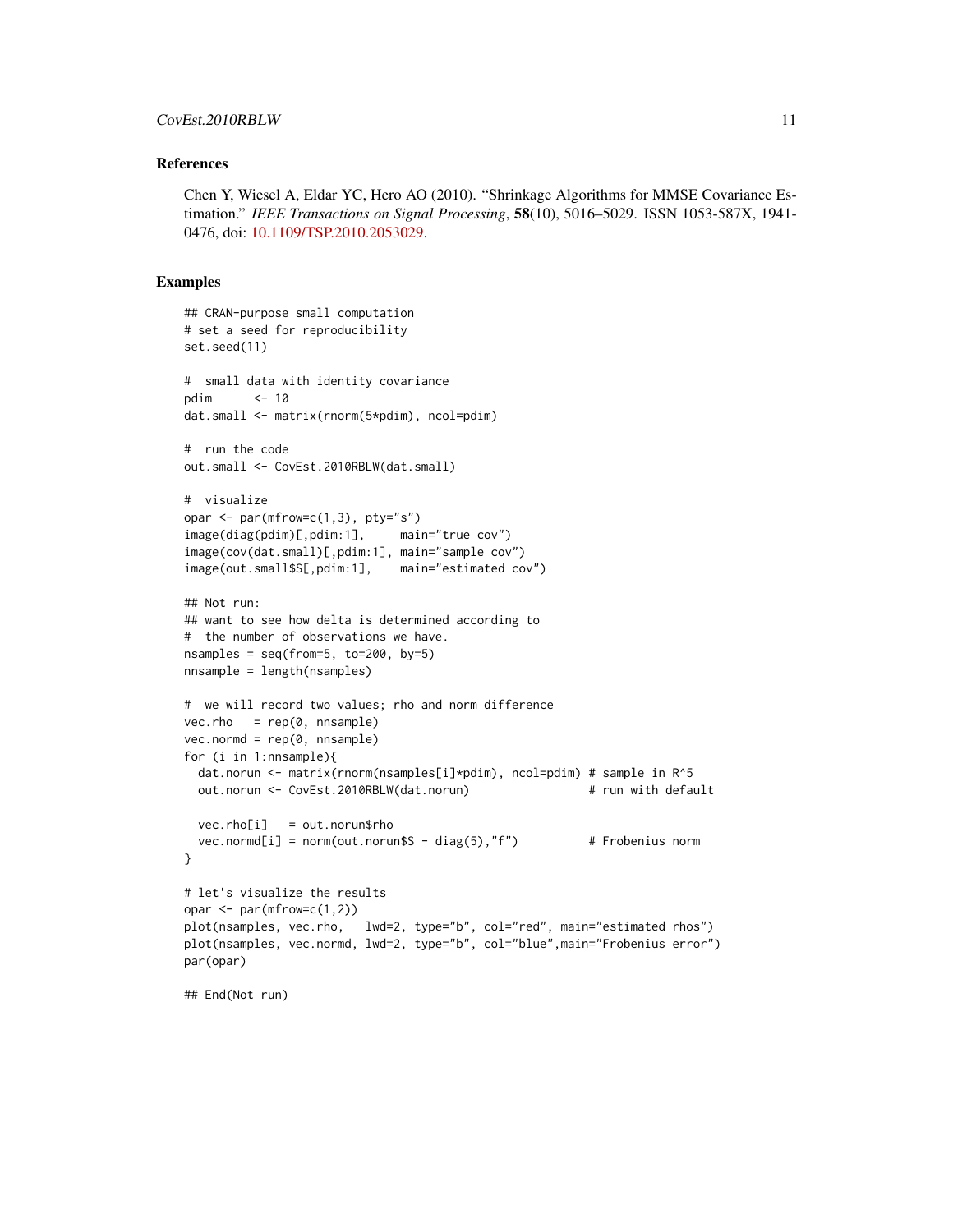<span id="page-11-0"></span>

Cai and Liu (2011) proposed an adaptive variant of Bickel and Levina (2008) - [CovEst.hard](#page-12-1). The idea of *adaptive thresholding* is to apply thresholding technique on correlation matrix in that it becomes *adaptive* in terms of each variable.

### Usage

CovEst.adaptive(X, thr =  $0.5$ , nCV = 10, parallel = FALSE)

## Arguments

| X.       | an $(n \times p)$ matrix where each row is an observation.                                                                                        |
|----------|---------------------------------------------------------------------------------------------------------------------------------------------------|
| thr      | user-defined threshold value. If it is a vector of regularization values, it auto-<br>matically selects one that minimizes cross validation risk. |
| nCV      | the number of repetitions for 2-fold random cross validations for each threshold<br>value.                                                        |
| parallel | a logical; TRUE to use half of available cores, FALSE to do every computation<br>sequentially.                                                    |

## Value

a named list containing:

S a  $(p \times p)$  covariance matrix estimate.

CV a dataframe containing vector of tested threshold values(thr) and corresponding cross validation scores(CVscore).

## References

Cai T, Liu W (2011). "Adaptive Thresholding for Sparse Covariance Matrix Estimation." *Journal of the American Statistical Association*, 106(494), 672–684. ISSN 0162-1459, 1537-274X, doi: [10.1198/jasa.2011.tm10560.](https://doi.org/10.1198/jasa.2011.tm10560)

```
## generate data from multivariate normal with Identity covariance.
pdim \leq -5data <- matrix(rnorm(10*pdim), ncol=pdim)
## apply 4 different schemes
# mthr is a vector of regularization parameters to be tested
mthr <- seq(from=0.01,to=0.99,length.out=10)
```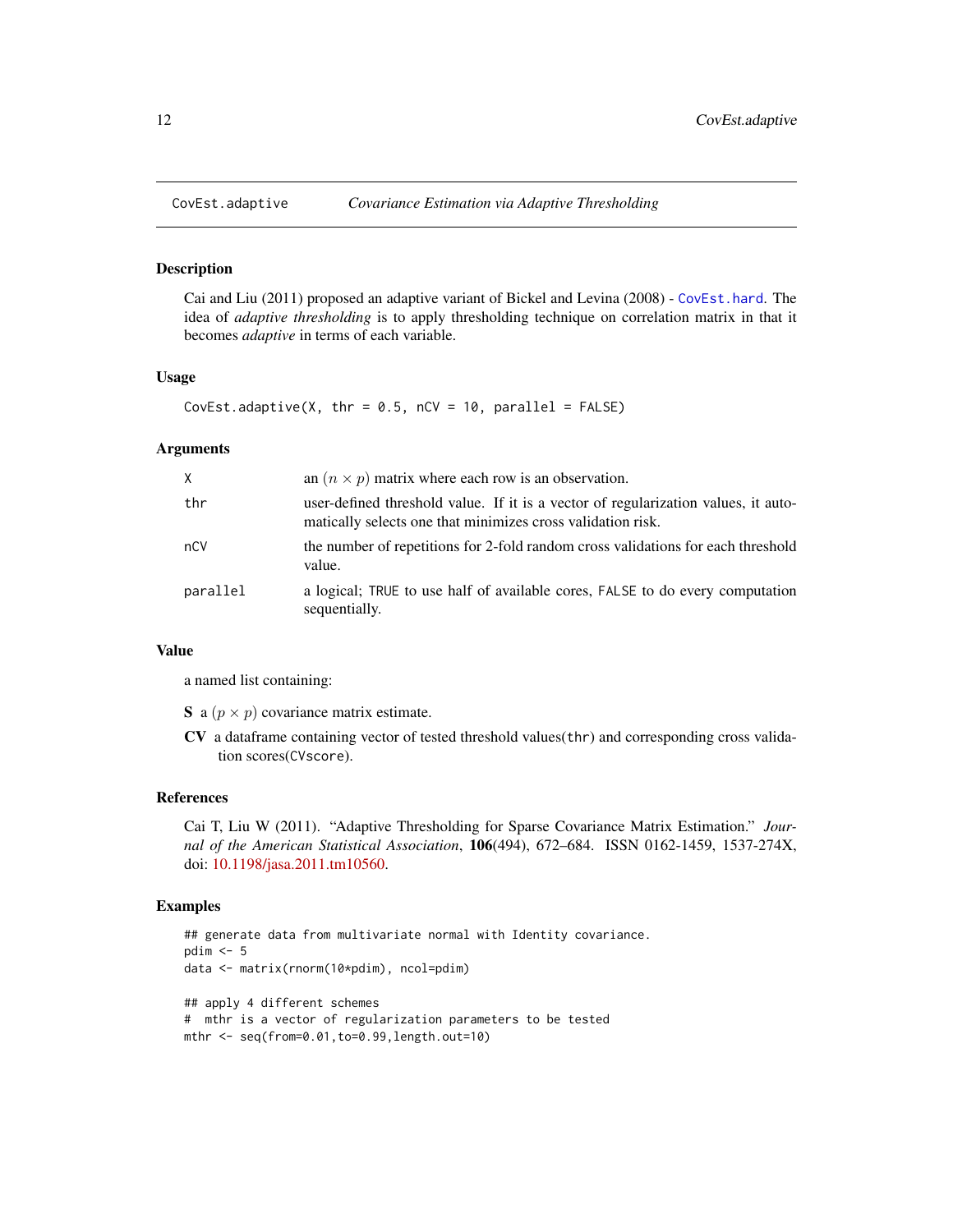#### <span id="page-12-0"></span>CovEst.hard 13

```
out1 <- CovEst.adaptive(data, thr=0.1) # threshold value 0.1
out2 <- CovEst.adaptive(data, thr=0.5) # threshold value 0.5
out3 <- CovEst.adaptive(data, thr=0.5) # threshold value 0.9
out4 <- CovEst.adaptive(data, thr=mthr) # automatic threshold checking
## visualize 4 estimated matrices
opar \leq par(mfrow=c(2,2), pty="s")
image(out1$S[,pdim:1], col=gray((0:100)/100), main="thr=0.1")
image(out2$S[,pdim:1], col=gray((0:100)/100), main="thr=0.5")
image(out3$S[,pdim:1], col=gray((0:100)/100), main="thr=0.9")
image(out4$S[,pdim:1], col=gray((0:100)/100), main="automatic")
par(opar)
```
<span id="page-12-1"></span>

CovEst.hard *Covariance Estimation via Hard Thresholding*

## Description

Bickel and Levina (2008) proposed a sparse covariance estimation technique to apply thresholding on off-diagonal elements of the sample covariance matrix. The entry of sample covariance matrix  $S_{i,j} = 0$  if  $|S_{i,j}| \leq \tau$  where  $\tau$  is a thresholding value (thr). If thr is rather a vector of regularization parameters, it applies cross-validation scheme to select an optimal value.

#### Usage

CovEst.hard(X, thr = sqrt(log(ncol(X))/nrow(X)), nCV = 10, parallel = FALSE)

## Arguments

| X        | an $(n \times p)$ matrix where each row is an observation.                                                                                        |
|----------|---------------------------------------------------------------------------------------------------------------------------------------------------|
| thr      | user-defined threshold value. If it is a vector of regularization values, it auto-<br>matically selects one that minimizes cross validation risk. |
| nCV      | the number of repetitions for 2-fold random cross validations for each threshold<br>value.                                                        |
| parallel | a logical; TRUE to use half of available cores, FALSE to do every computation<br>sequentially.                                                    |

#### Value

a named list containing:

S a  $(p \times p)$  covariance matrix estimate.

CV a dataframe containing vector of tested threshold values(thr) and corresponding cross validation scores(CVscore).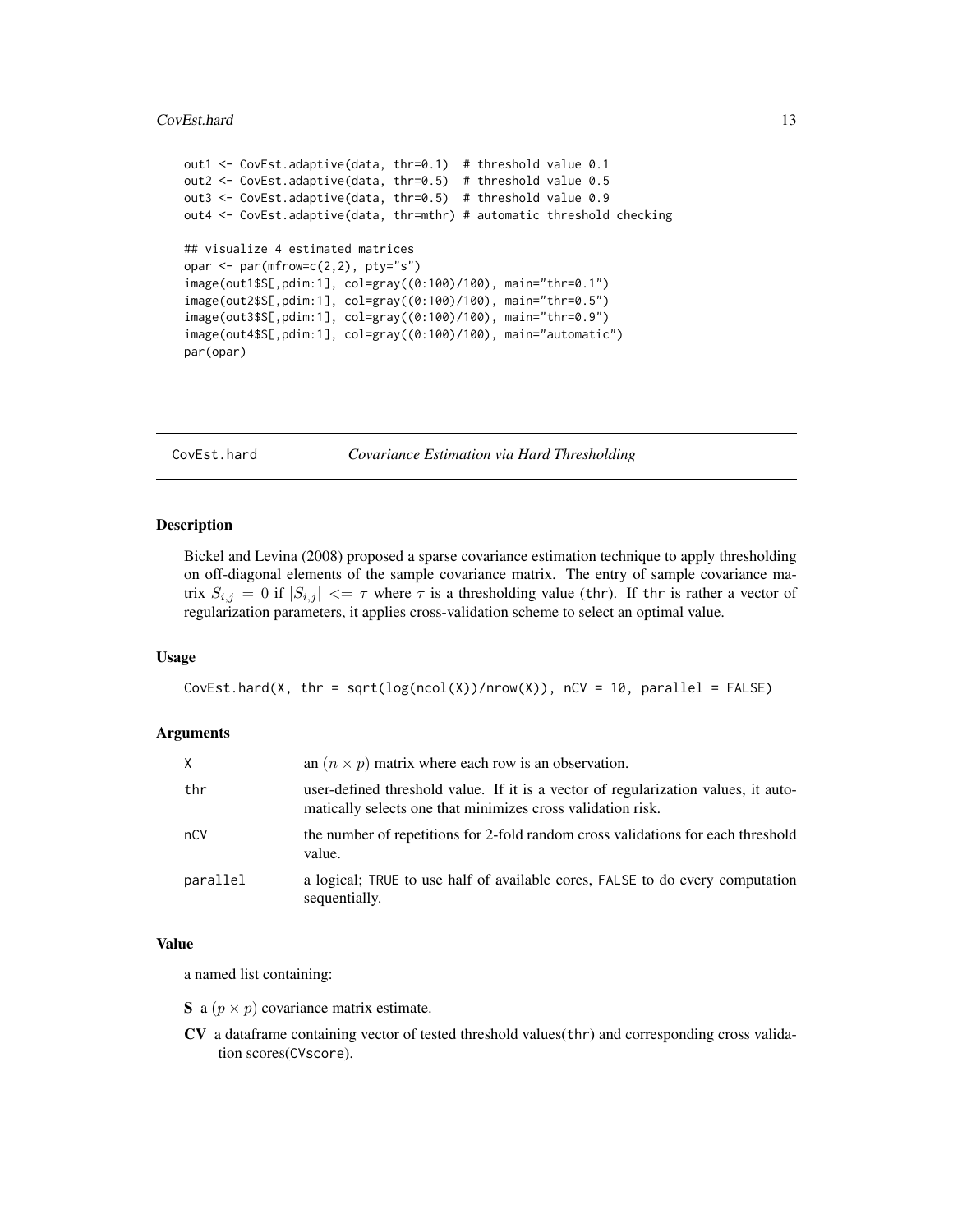## <span id="page-13-0"></span>References

Bickel PJ, Levina E (2008). "Covariance regularization by thresholding." *The Annals of Statistics*, 36(6), 2577–2604. ISSN 0090-5364, doi: [10.1214/08AOS600.](https://doi.org/10.1214/08-AOS600)

#### Examples

```
## generate data from multivariate normal with Identity covariance.
pdim <- 5
data <- matrix(rnorm(10*pdim), ncol=pdim)
## apply 4 different schemes
# mthr is a vector of regularization parameters to be tested
mthr <- exp(seq(from=log(0.1),to=log(10),length.out=10))
out1 <- CovEst.hard(data, thr=0.1) # threshold value 0.1
out2 <- CovEst.hard(data, thr=1) # threshold value 1
out3 <- CovEst.hard(data, thr=10) # threshold value 10
out4 <- CovEst.hard(data, thr=mthr) # automatic threshold checking
## visualize 4 estimated matrices
gcol <- gray((0:100)/100)
opar \leq par(mfrow=c(2,2), pty="s")
image(out1$S[,pdim:1], col=gcol, main="thr=0.1")
image(out2$S[,pdim:1], col=gcol, main="thr=1")
image(out3$S[,pdim:1], col=gcol, main="thr=10")
image(out4$S[,pdim:1], col=gcol, main="automatic")
par(opar)
```
CovEst.hardPD *Covariance Estimation via Hard Thresholding under Positive-Definiteness Constraint*

## Description

Sparse covariance estimation does not necessarily guarantee positive definiteness of an estimated covariance matrix. Fan et al. (2013) proposed to solve this issue by taking an iterative procedure to take an incremental decrease of threshold value until positive definiteness is preserved.

## Usage

CovEst.hardPD(X)

## Arguments

X an  $(n \times p)$  matrix where each row is an observation.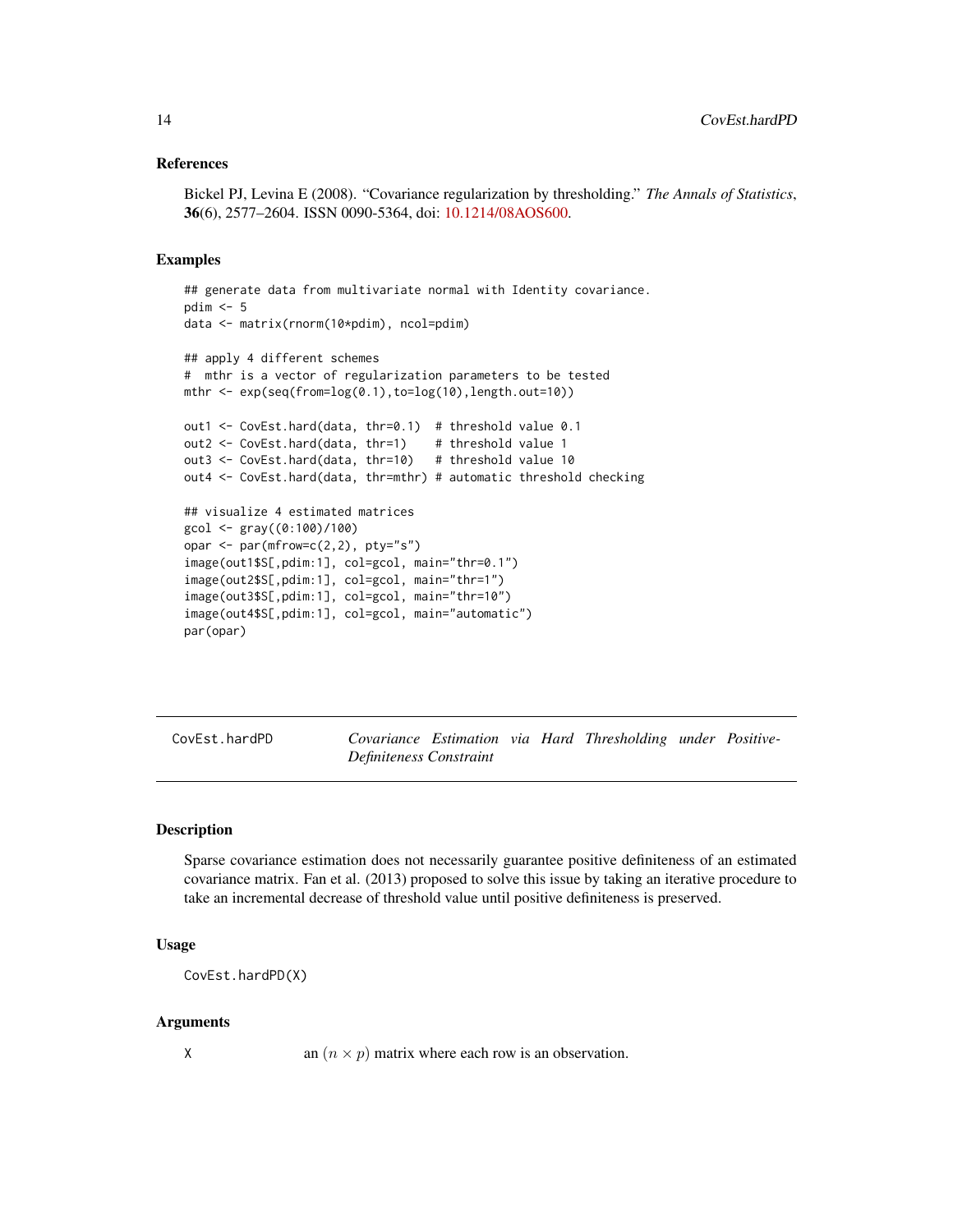<span id="page-14-0"></span>a named list containing:

S a  $(p \times p)$  covariance matrix estimate.

optC an optimal threshold value  $C_{min}$  that guarantees positive definiteness after thresholding.

## References

Fan J, Liao Y, Mincheva M (2013). "Large covariance estimation by thresholding principal orthogonal complements." *Journal of the Royal Statistical Society: Series B (Statistical Methodology)*, 75(4), 603–680. ISSN 13697412, doi: [10.1111/rssb.12016.](https://doi.org/10.1111/rssb.12016)

## Examples

```
## generate data from multivariate normal with Identity covariance.
pdim <-5data <- matrix(rnorm(10*pdim), ncol=pdim)
## apply 4 different schemes
out1 <- CovEst.hard(data, thr=0.1) # threshold value 0.1
out2 <- CovEst.hard(data, thr=1) # threshold value 1
out3 <- CovEst.hard(data, thr=10) # threshold value 10
out4 <- CovEst.hardPD(data) # automatic threshold checking
## visualize 4 estimated matrices
mmessage <- paste("hardPD::optimal thr=",sprintf("%.2f",out4$optC),sep="")
\{ \text{gcd} \} <- \{ \text{gray}((0:100)/100)opar \leq par(mfrow=c(2,2), pty="s")
image(out1$S[,pdim:1], col=gcol, main="thr=0.1")
image(out2$S[,pdim:1], col=gcol, main="thr=1")
image(out3$S[,pdim:1], col=gcol, main="thr=10")
image(out4$S[,pdim:1], col=gcol, main=mmessage)
par(opar)
```

| CovEst.nearPD |
|---------------|
|---------------|

Covariance Estimation via Nearest Positive-Definite Matrix Projec*tion*

#### Description

Qi and Sun (2006) proposed an algorithm for computing the positive correlation matrix with Positive Definiteness and transforming it back in order to estimate covariance matrix. This algorithm does not depend on any parameters.

#### Usage

CovEst.nearPD(X)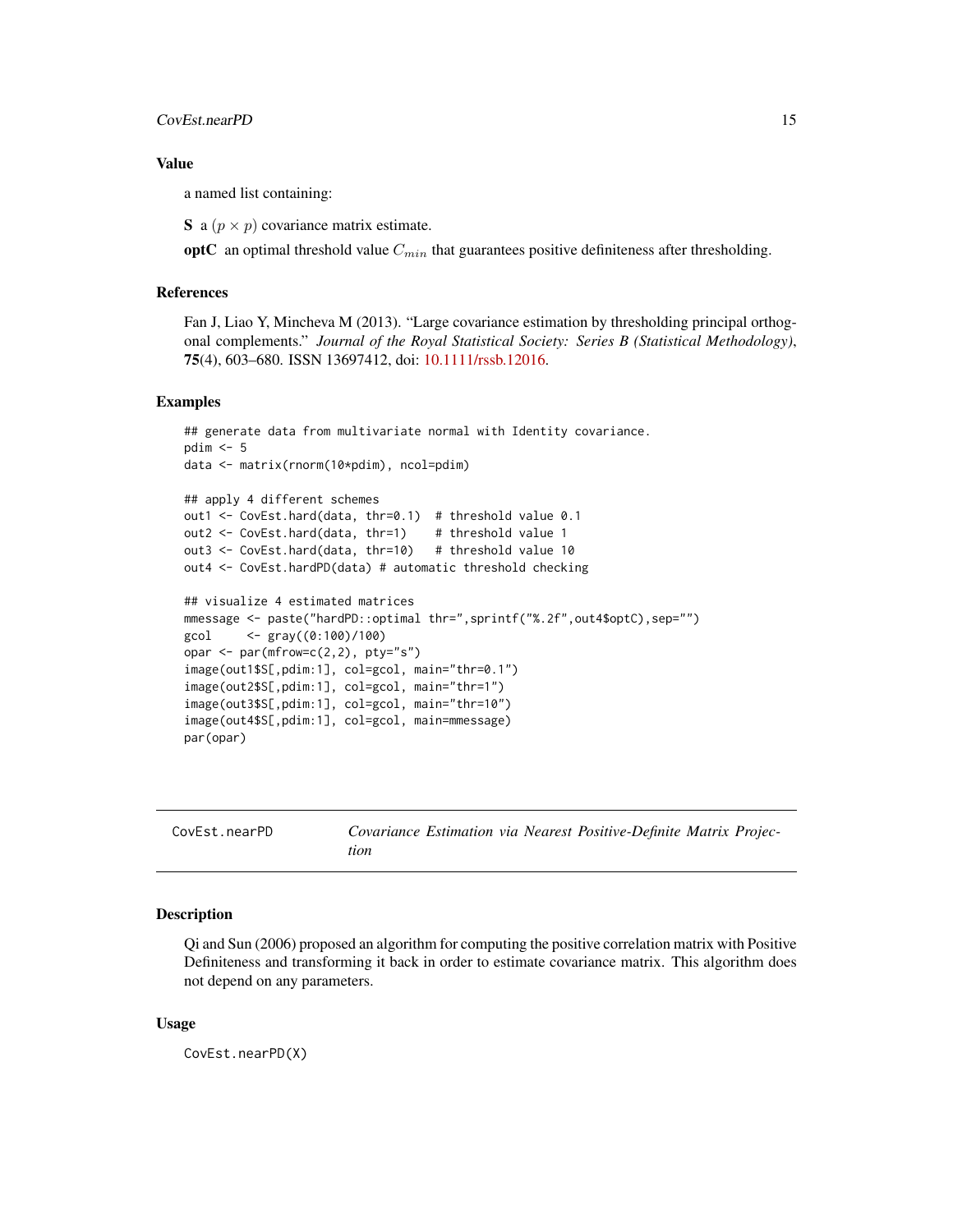## <span id="page-15-0"></span>Arguments

X an  $(n \times p)$  matrix where each row is an observation.

## Value

a named list containing:

S a  $(p \times p)$  covariance matrix estimate.

## References

Qi H, Sun D (2006). "A Quadratically Convergent Newton Method for Computing the Nearest Correlation Matrix." *SIAM Journal on Matrix Analysis and Applications*, 28(2), 360–385. ISSN 0895-4798, 1095-7162, doi: [10.1137/050624509.](https://doi.org/10.1137/050624509)

## Examples

```
## generate data from multivariate normal with Identity covariance.
pdim < -5data <- matrix(rnorm(10*pdim), ncol=pdim)
## compare against sample covariance
out1 <- cov(data)
out2 <- CovEst.nearPD(data) # apply nearPD
## visualize 2 estimated matrices
gcol <- gray((0:100)/100)
opar <- par(mfrow=c(1,2), pty="s")
image(out1[,pdim:1], col=gcol, main="sample covariance")
image(out2$S[,pdim:1], col=gcol, main="SPD Projection")
par(opar)
```
CovEst.soft *Covariance Estimation via Soft Thresholding*

## Description

Soft Thresholding method for covariance estimation takes off-diagonal elements z of sample covariance matrix and applies

$$
h_{\tau}(z) = \text{sgn}(z)(|z| - \tau)_{+}
$$

where sgn(z) is a sign of the value z, and  $(x)_{+} = \max(x, 0)$ . If thr is rather a vector of regularization parameters, it applies cross-validation scheme to select an optimal value.

## Usage

CovEst.soft(X, thr =  $0.5$ , nCV = 10, parallel = FALSE)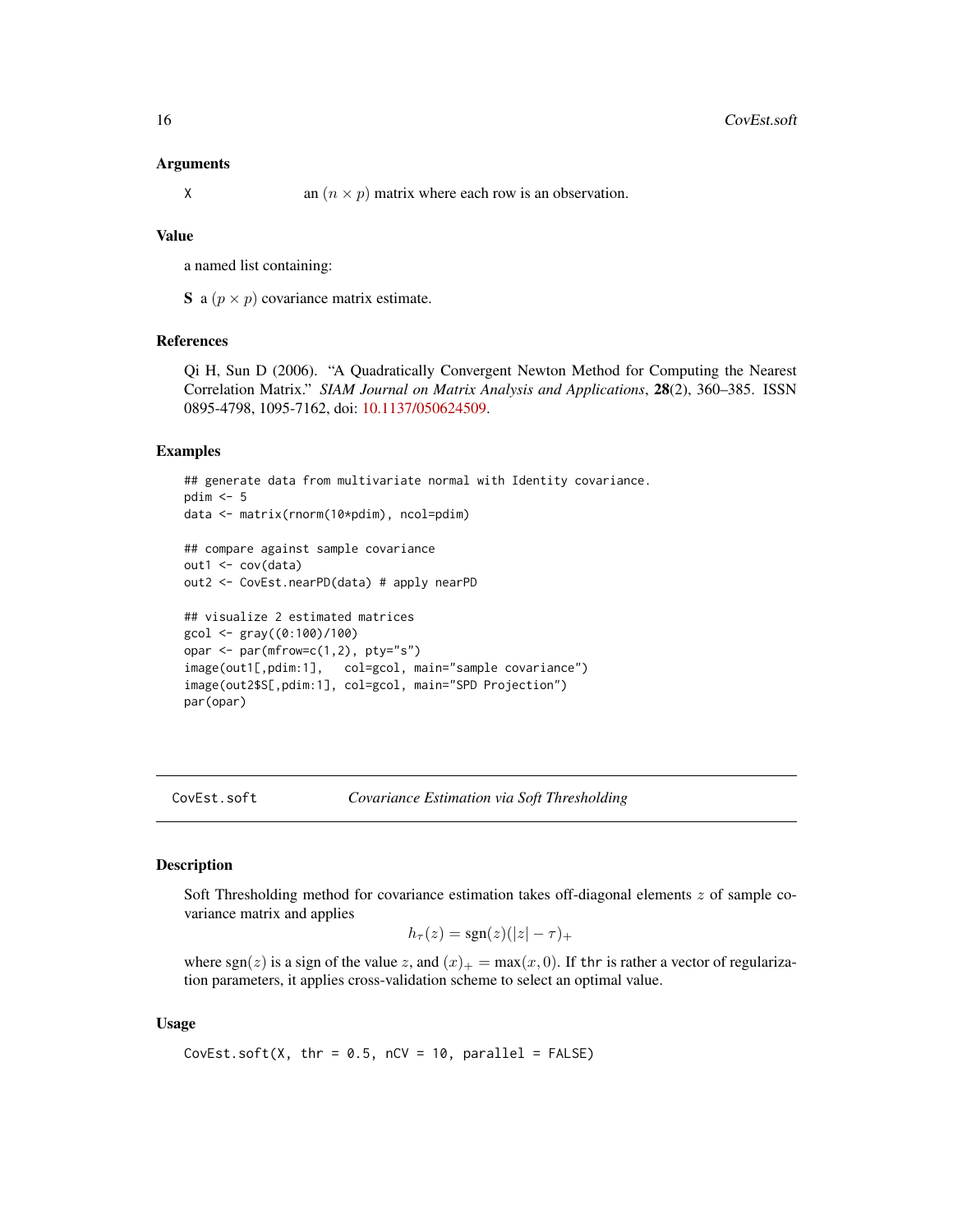### CovEst.soft 17

## Arguments

| X        | an $(n \times p)$ matrix where each row is an observation.                                                                                        |
|----------|---------------------------------------------------------------------------------------------------------------------------------------------------|
| thr      | user-defined threshold value. If it is a vector of regularization values, it auto-<br>matically selects one that minimizes cross validation risk. |
| nCV      | the number of repetitions for 2-fold random cross validations for each threshold<br>value.                                                        |
| parallel | a logical; TRUE to use half of available cores, FALSE to do every computation<br>sequentially.                                                    |

## Value

a named list containing:

- S a  $(p \times p)$  covariance matrix estimate.
- CV a dataframe containing vector of tested threshold values(thr) and corresponding cross validation scores(CVscore).

## References

Antoniadis A, Fan J (2001). "Regularization of Wavelet Approximations." *Journal of the American Statistical Association*, 96(455), 939–967. ISSN 0162-1459, 1537-274X, doi: [10.1198/016214501753208942.](https://doi.org/10.1198/016214501753208942)

Donoho DL, Johnstone IM, Kerkyacharian G, Picard D (1995). "Wavelet Shrinkage: Asymptopia?" *Journal of the Royal Statistical Society. Series B (Methodological)*, 57(2), 301–369. ISSN 00359246.

```
## generate data from multivariate normal with Identity covariance.
pdim < -5data <- matrix(rnorm(10*pdim), ncol=pdim)
## apply 4 different schemes
# mthr is a vector of regularization parameters to be tested
mthr \leq exp(seq(from=\log(0.1), to=\log(10), length.out=10))
out1 <- CovEst.soft(data, thr=0.1) # threshold value 0.1
out2 <- CovEst.soft(data, thr=1) # threshold value 1
out3 <- CovEst.soft(data, thr=10) # threshold value 10
out4 <- CovEst.soft(data, thr=mthr) # automatic threshold checking
## visualize 4 estimated matrices
\gcd \leftarrow \text{gray}((0:100)/100)opar \leq par(mfrow=c(2,2), pty="s")
image(out1$S[,pdim:1], col=gcol, main="thr=0.1")
image(out2$S[,pdim:1], col=gcol, main="thr=1")
image(out3$S[,pdim:1], col=gcol, main="thr=10")
image(out4$S[,pdim:1], col=gcol, main="automatic")
par(opar)
```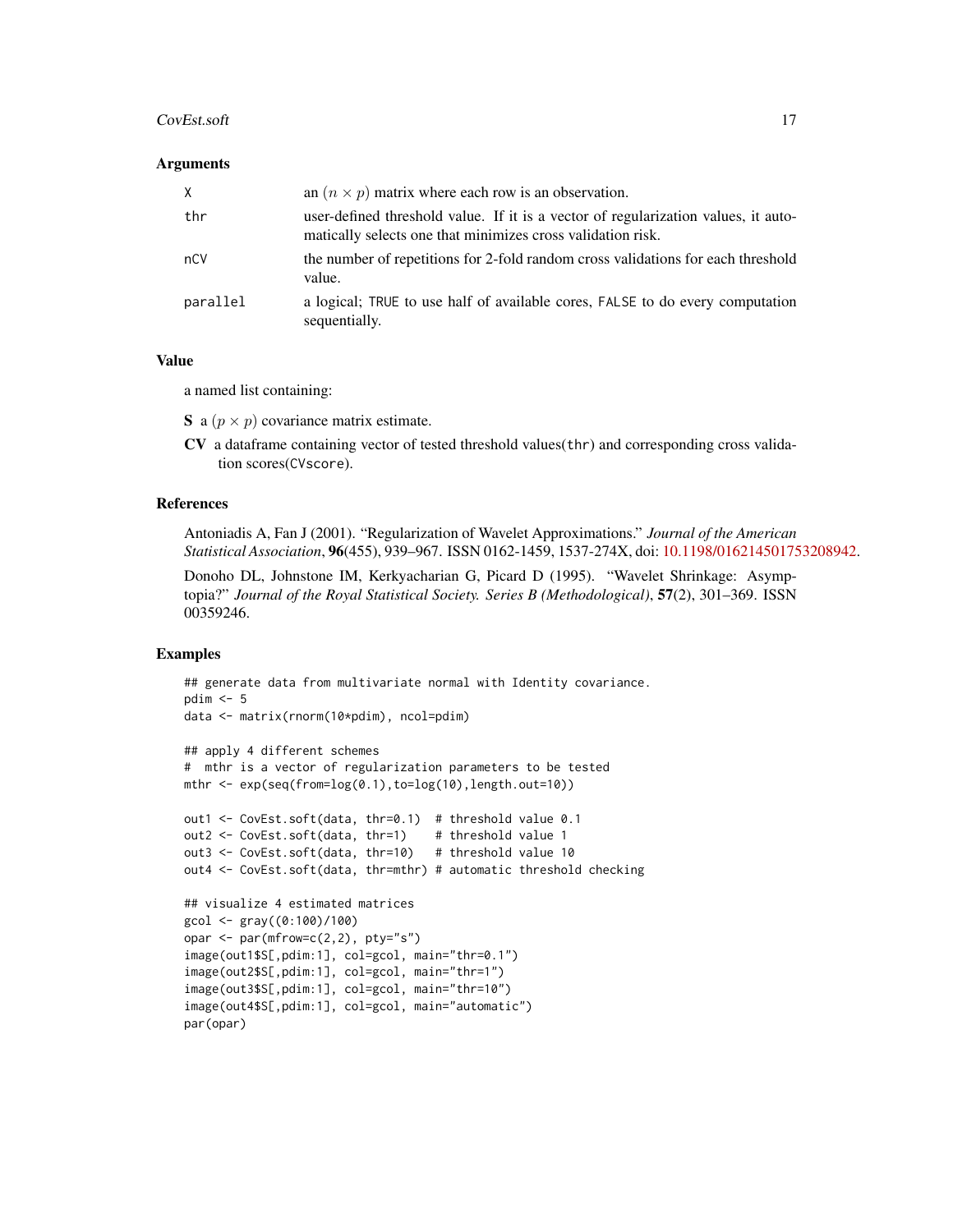<span id="page-17-1"></span><span id="page-17-0"></span>For a given 3-dimensional array where symmetric positive definite (SPD) matrices are stacked slice by slice, it estimates Frechet mean on an open cone of SPD matrices under corresponding metric/distance measure.

#### Usage

```
CovMean(A, method = c("A", "C", "E", "L", "PS", "PF", "PE", "RE"), power = 1)
```
## Arguments

| A      | a ( $p \times p \times N$ ) 3d array of N SPD matrices.     |
|--------|-------------------------------------------------------------|
| method | the type of distance measures to be used;                   |
|        | "A" (AIRM) Affine Invariant Riemannian Metric               |
|        | "C" (Cholesky) Cholesky difference in Frobenius norm        |
|        | "E" (Euclidean) naive Frobenius norm as distance            |
|        | "L" (LERM) Log Euclidean Riemannian Metric                  |
|        | "PS" (Procrustes.SS) Procrustes Size and Shape measure      |
|        | "PF" (Procrustes.Full) Procrustes analysis with scale       |
|        | "PE" (PowerEuclidean) weighted eigenvalues by some exponent |
|        | "RE" (RootEuclidean) matrix square root                     |
| power  | a non-zero number for PowerEuclidean distance.              |

## Value

a  $(p \times p)$  mean covariance matrix estimated.

## References

Dryden IL, Koloydenko A, Zhou D (2009). "Non-Euclidean statistics for covariance matrices, with applications to diffusion tensor imaging." *The Annals of Applied Statistics*, 3(3), 1102–1123. ISSN 1932-6157, doi: [10.1214/09AOAS249.](https://doi.org/10.1214/09-AOAS249)

```
## Not run:
## generate 50 sample covariances of size (10-by-10).
pdim = 10
samples = samplecovs(50,pdim)
## compute means of first 50 sample covariances from data under Normal(0, Identity).
mA = CovMean(samples, method="A")
```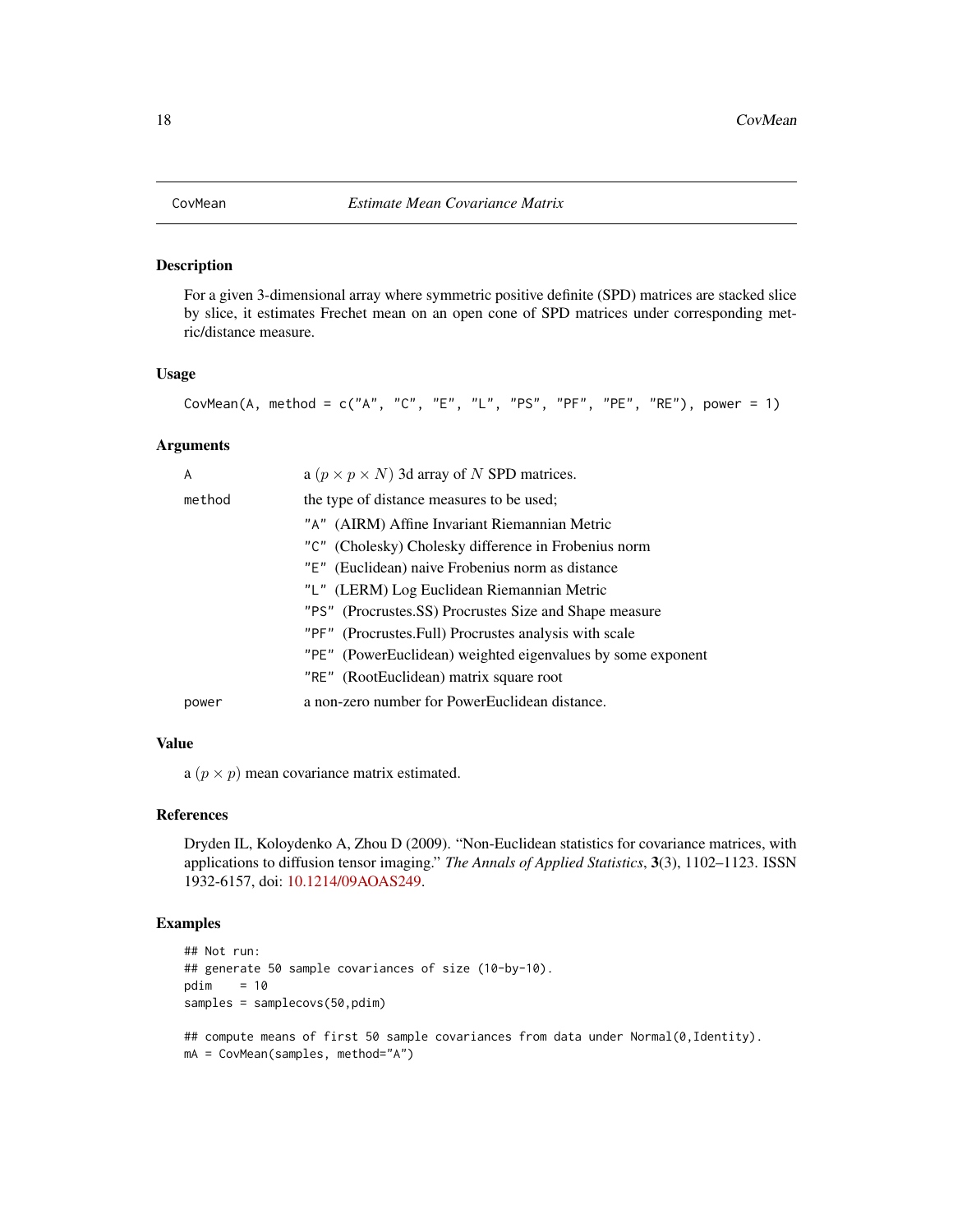```
mC = CovMean(samples, method="C")
mE = CovMean(samples, method="E")
mL = CovMean(samples, method="L")
mPS = CovMean(samples, method="PS")
mPF = CovMean(samples, method="PF")
mPE = CovMean(samples, method="PE")
mRE = CovMean(samples, method="RE")
#' ## visualize
opar \leq par(mfrow=c(3,3), pty="s")
image(diag(pdim)[,pdim:1], main="true covariance")
image(mA[,pdim:1], main="AIRM")
image(mC[,pdim:1], main="Cholesky")
image(mE[,pdim:1], main="Euclidean")
image(mL[,pdim:1], main="LERM")
image(mPS[,pdim:1], main="Procrustes.SS")
image(mPF[,pdim:1], main="Procrustes.Full")
image(mPE[,pdim:1], main="PowerEuclidean")
image(mRE[,pdim:1], main="RootEuclidean")
par(opar)
```

```
## End(Not run)
```
CovTest1.2013Cai *One-Sample Covariance Test by Cai and Ma (2013)*

#### Description

Given data, it performs 1-sample test for Covariance where the null hypothesis is

$$
H_0: \Sigma_n = \Sigma_0
$$

where  $\Sigma_n$  is the covariance of data model and  $\Sigma_0$  is a hypothesized covariance based on a procedure proposed by Cai and Ma (2013).

#### Usage

CovTest1.2013Cai(data, Sigma0 = diag(ncol(data)), alpha = 0.05)

| data   | an $(n \times p)$ data matrix where each row is an observation. |
|--------|-----------------------------------------------------------------|
| Sigma0 | a $(p \times p)$ given covariance matrix.                       |
| alpha  | level of significance.                                          |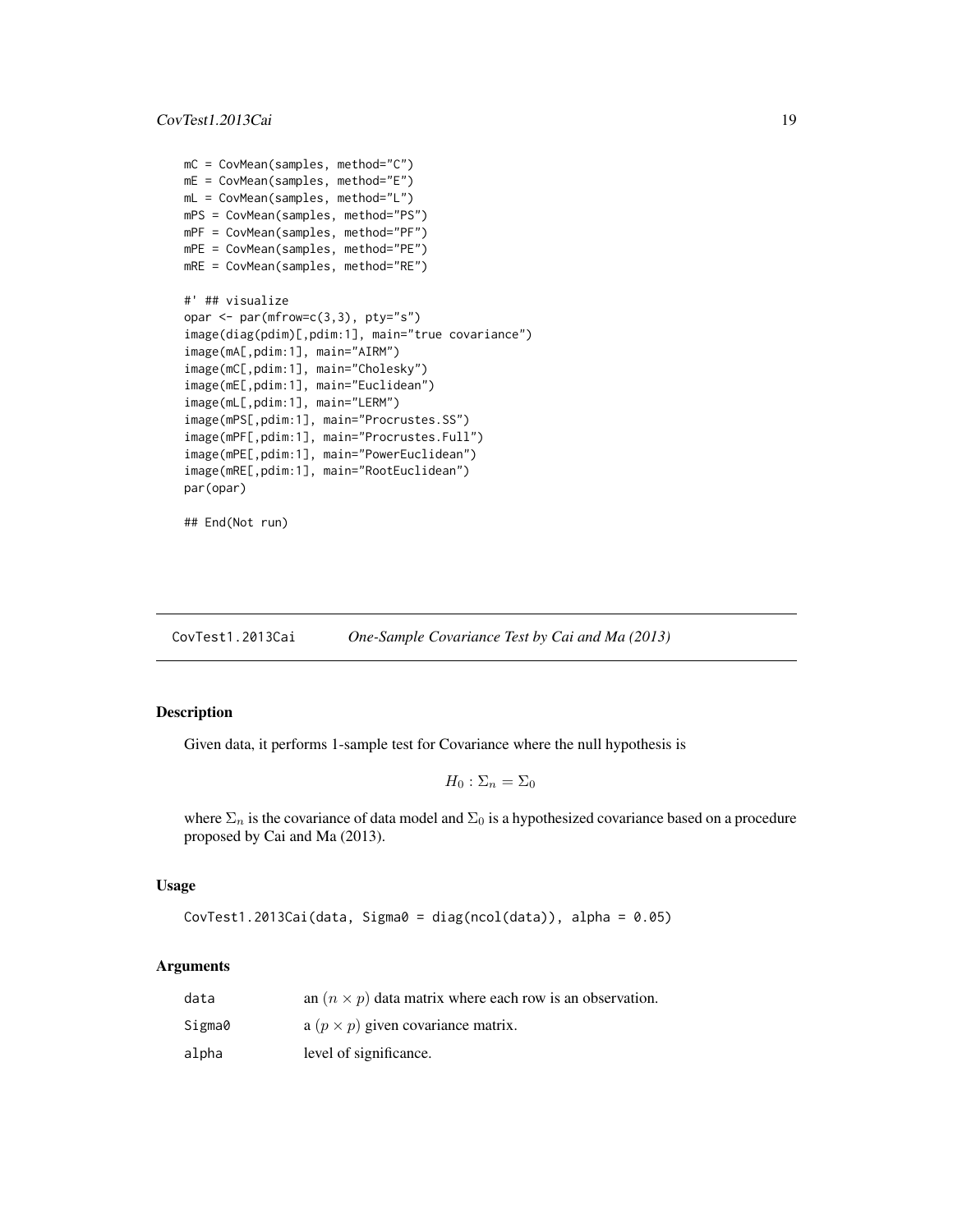a named list containing:

statistic a test statistic value.

threshold rejection criterion to be compared against test statistic.

reject a logical; TRUE to reject null hypothesis, FALSE otherwise.

## References

Cai TT, Ma Z (2013). "Optimal hypothesis testing for high dimensional covariance matrices." *Bernoulli*, 19(5B), 2359–2388. ISSN 1350-7265, doi: [10.3150/12BEJ455.](https://doi.org/10.3150/12-BEJ455)

#### Examples

```
## Not run:
## generate data from multivariate normal with trivial covariance.
pdim = 5data = matrix(rnorm(10*pdim), ncol=pdim)
## run the test
```

```
CovTest1.2013Cai(data)
```
## End(Not run)

CovTest1.2014Srivastava

*One-Sample Covariance Test by Srivastava, Yanagihara, and Kubokawa (2014)*

## Description

Given data, it performs 1-sample test for Covariance where the null hypothesis is

$$
H_0: \Sigma_n = \Sigma_0
$$

where  $\Sigma_n$  is the covariance of data model and  $\Sigma_0$  is a hypothesized covariance based on a procedure proposed by Srivastava, Yanagihara, and Kubokawa (2014).

## Usage

```
CovTest1.2014Srivastava(data, Sigma0 = diag(ncol(data)), alpha = 0.05)
```

| data   | an $(n \times p)$ data matrix where each row is an observation. |
|--------|-----------------------------------------------------------------|
| Sigma0 | a $(p \times p)$ given covariance matrix.                       |
| alpha  | level of significance.                                          |

<span id="page-19-0"></span>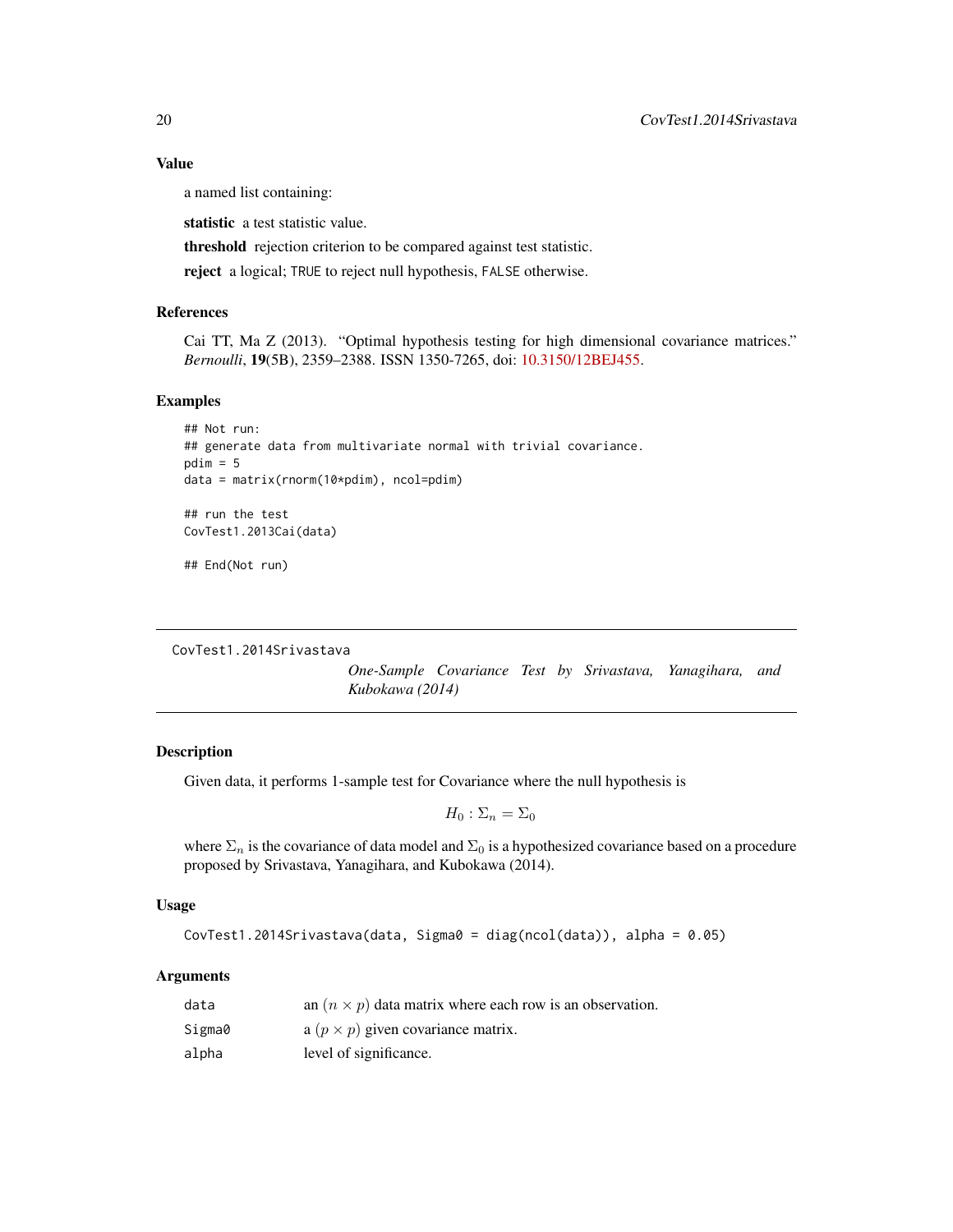<span id="page-20-0"></span>a named list containing

statistic a test statistic value.

threshold rejection criterion to be compared against test statistic.

reject a logical; TRUE to reject null hypothesis, FALSE otherwise.

## References

Srivastava MS, Yanagihara H, Kubokawa T (2014). "Tests for covariance matrices in high dimension with less sample size." *Journal of Multivariate Analysis*, 130, 289–309. ISSN 0047259X, doi: [10.1016/j.jmva.2014.06.003.](https://doi.org/10.1016/j.jmva.2014.06.003)

#### Examples

```
## Not run:
## generate data from multivariate normal with trivial covariance.
pdim = 5data = matrix(rnorm(10*pdim), ncol=pdim)
## run the test
CovTest1.2014Srivastava(data)
```
## End(Not run)

CovTest2.2013Cai *Two-Sample Covariance Test by Cai and Ma (2013)*

## Description

Given two sets of data, it performs 2-sample test for equality of covariance matrices where the null hypothesis is

 $H_0$ :  $\Sigma_1 = \Sigma_2$ 

where  $\Sigma_1$  and  $\Sigma_2$  represent true (unknown) covariance for each dataset based on a procedure proposed by Cai and Ma (2013). If statistic  $>$  threshold, it rejects null hypothesis.

## Usage

```
CovTest2.2013Cai(X, Y, alpha = 0.05)
```

|       | an $(m \times p)$ matrix where each row is an observation from the first dataset.  |
|-------|------------------------------------------------------------------------------------|
|       | an $(n \times p)$ matrix where each row is an observation from the second dataset. |
| alpha | level of significance.                                                             |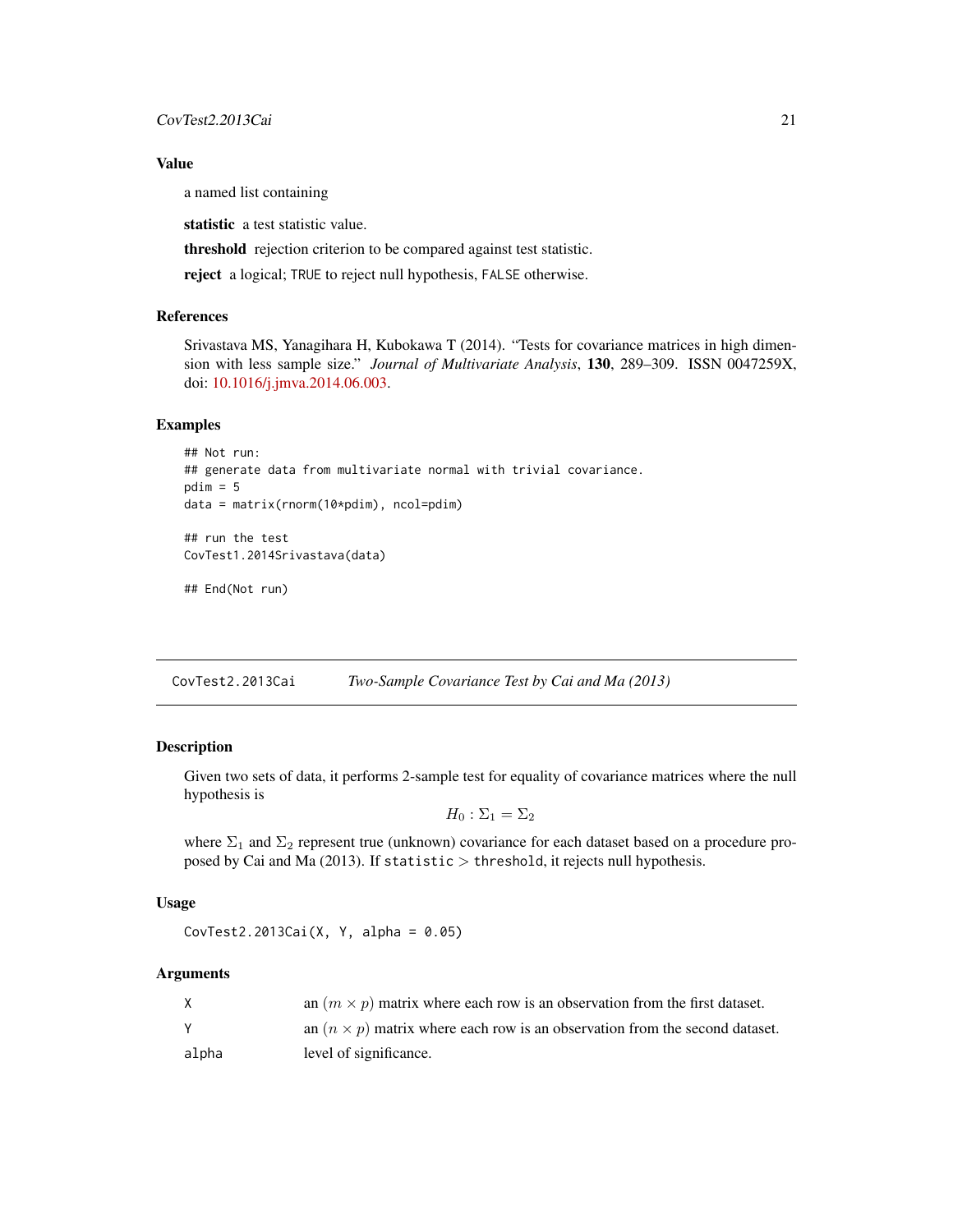a named list containing

statistic a test statistic value.

threshold rejection criterion to be compared against test statistic.

reject a logical; TRUE to reject null hypothesis, FALSE otherwise.

## References

Cai TT, Ma Z (2013). "Optimal hypothesis testing for high dimensional covariance matrices." *Bernoulli*, 19(5B), 2359–2388. ISSN 1350-7265, doi: [10.3150/12BEJ455.](https://doi.org/10.3150/12-BEJ455)

## Examples

```
## generate 2 datasets from multivariate normal with identical covariance.
pdim = 5data1 = matrix(rnorm(100*pdim), ncol=pdim)
data2 = matrix(rnorm(150*pdim), ncol=pdim)
## run test
```
CovTest2.2013Cai(data1, data2)

DiagTest1.2011Cai *One-Sample Diagonality Test by Cai and Jiang (2011)*

## **Description**

Given data, it performs 1-sample test for diagonal entries of a Covariance matrix where the null hypothesis is

$$
H_0: \sigma_{ij} = 0 \text{ for any } i \neq j
$$

and alternative hypothesis is  $H_1$ : not  $H_0$  with  $\Sigma_n = (\sigma_{ij})$  based on a procedure proposed by Cai and Jiang (2011).

## Usage

DiagTest1.2011Cai(data, alpha = 0.05)

| data  | an $(n \times p)$ data matrix where each row is an observation. |
|-------|-----------------------------------------------------------------|
| alpha | level of significance.                                          |

<span id="page-21-0"></span>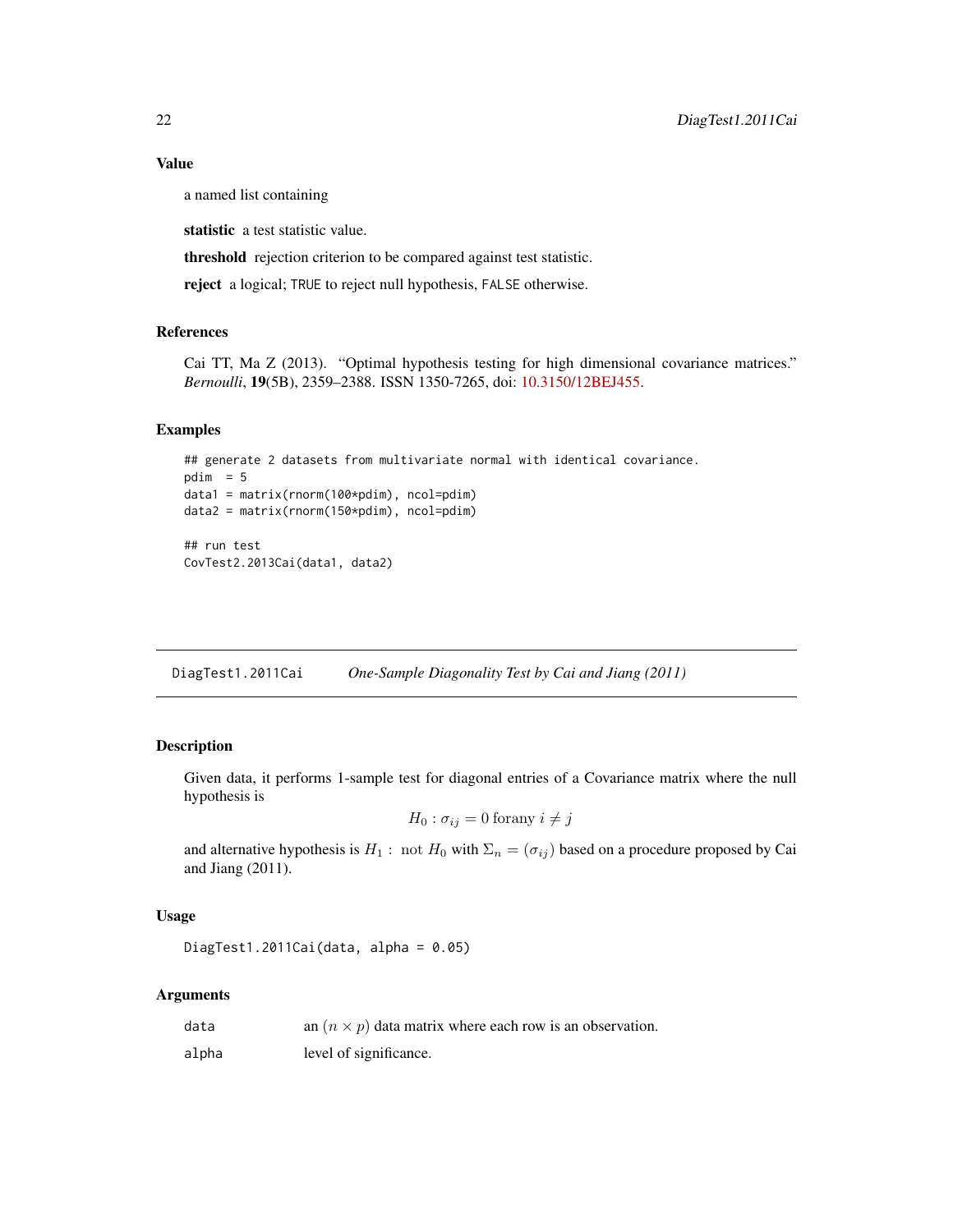<span id="page-22-0"></span>a named list containing:

statistic a test statistic value.

threshold rejection criterion to be compared against test statistic.

reject a logical; TRUE to reject null hypothesis, FALSE otherwise.

## References

Cai TT, Jiang T (2011). "Limiting laws of coherence of random matrices with applications to testing covariance structure and construction of compressed sensing matrices." *The Annals of Statistics*, 39(3), 1496–1525. ISSN 0090-5364, doi: [10.1214/11AOS879.](https://doi.org/10.1214/11-AOS879)

#### Examples

```
## Not run:
## generate data from multivariate normal with trivial covariance.
pdim = 5data = matrix(rnorm(100*pdim), ncol=pdim)
## run test with different alpha values
DiagTest1.2011Cai(data, alpha=0.01)
DiagTest1.2011Cai(data, alpha=0.05)
DiagTest1.2011Cai(data, alpha=0.10)
## End(Not run)
```
DiagTest1.2015Lan *One-Sample Diagonality Test by Lan et al. (2015)*

#### Description

Given data, it performs 1-sample test for diagonal entries of a Covariance matrix where the null hypothesis is

$$
H_0: \sigma_{ij} = 0 \text{ for any } i \neq j
$$

and alternative hypothesis is  $H_1$ : not  $H_0$  with  $\Sigma_n = (\sigma_{ij})$  based on a procedure proposed by Lan et al. (2015).

## Usage

DiagTest1.2015Lan(data, alpha =  $0.05$ )

| data  | an $(n \times p)$ data matrix where each row is an observation. |
|-------|-----------------------------------------------------------------|
| alpha | level of significance.                                          |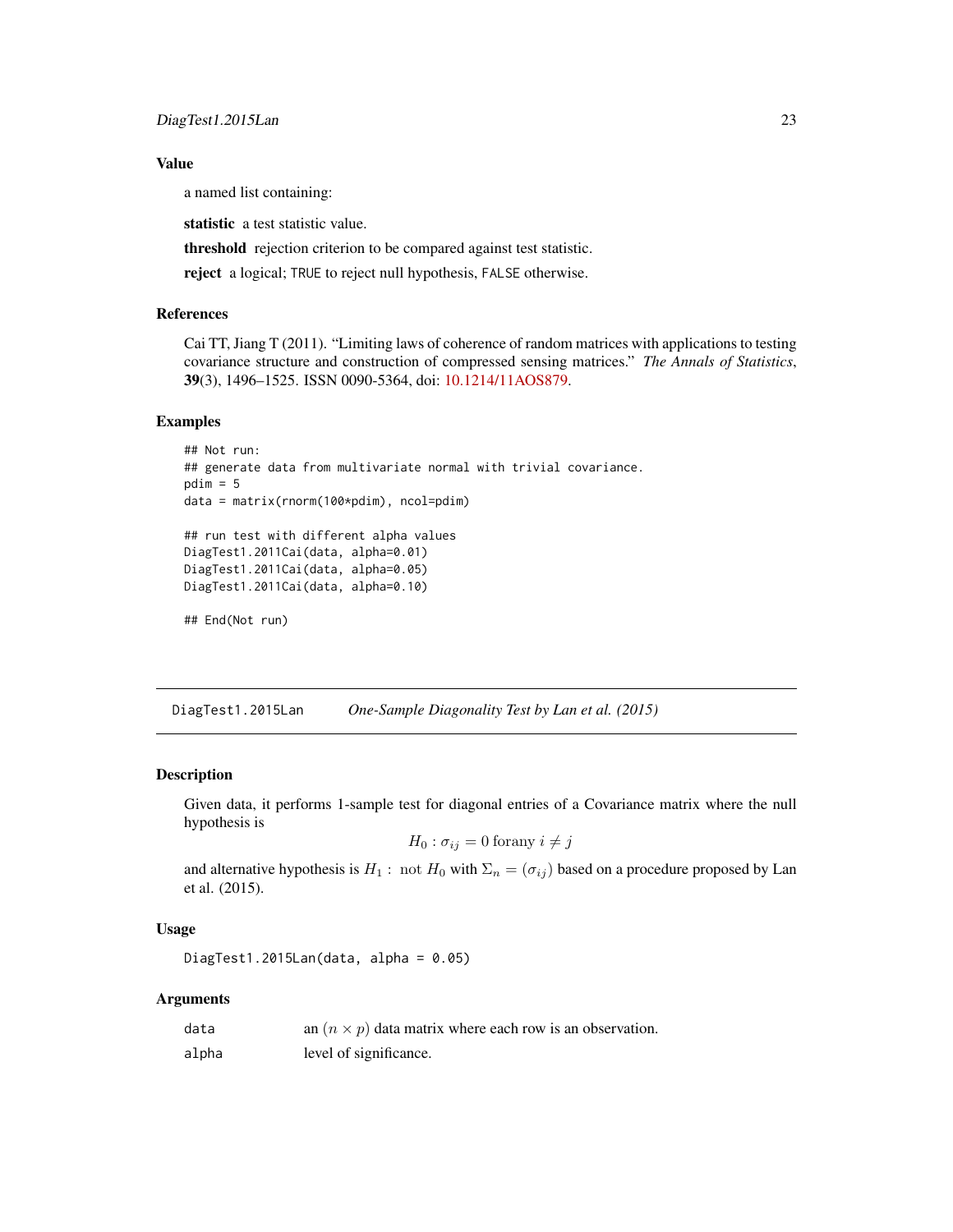a named list containing:

statistic a test statistic value.

threshold rejection criterion to be compared against test statistic.

reject a logical; TRUE to reject null hypothesis, FALSE otherwise.

## References

Lan W, Luo R, Tsai C, Wang H, Yang Y (2015). "Testing the Diagonality of a Large Covariance Matrix in a Regression Setting." *Journal of Business \& Economic Statistics*, 33(1), 76–86. ISSN 0735-0015, 1537-2707, doi: [10.1080/07350015.2014.923317.](https://doi.org/10.1080/07350015.2014.923317)

#### Examples

```
## Not run:
## generate data from multivariate normal with trivial covariance.
pdim = 5data = matrix(rnorm(100*pdim), ncol=pdim)
## run test with different alpha values
DiagTest1.2015Lan(data, alpha=0.01)
DiagTest1.2015Lan(data, alpha=0.05)
DiagTest1.2015Lan(data, alpha=0.10)
## End(Not run)
```
package-CovTools *A Collection of Geometric and Statistical Tools for Covariance (and Precision) Analysis*

## **Description**

Covariance is of universal prevalence across various disciplines within statistics. CovTools package aims at providing a rich collection of geometric and statistical tools for a variety of inferences on covariance structures as well as its inverse called precision matrix. See the sections below for a comprehensive list of functions provided from the package.

## Geometric Methods

From inference on manifolds perspective, we have following functions,

| name of a function | description                                      |
|--------------------|--------------------------------------------------|
| CovDist            | compute pairwise distance of covariance matrices |
| CovMean            | compute mean covariance matrix                   |

<span id="page-23-0"></span>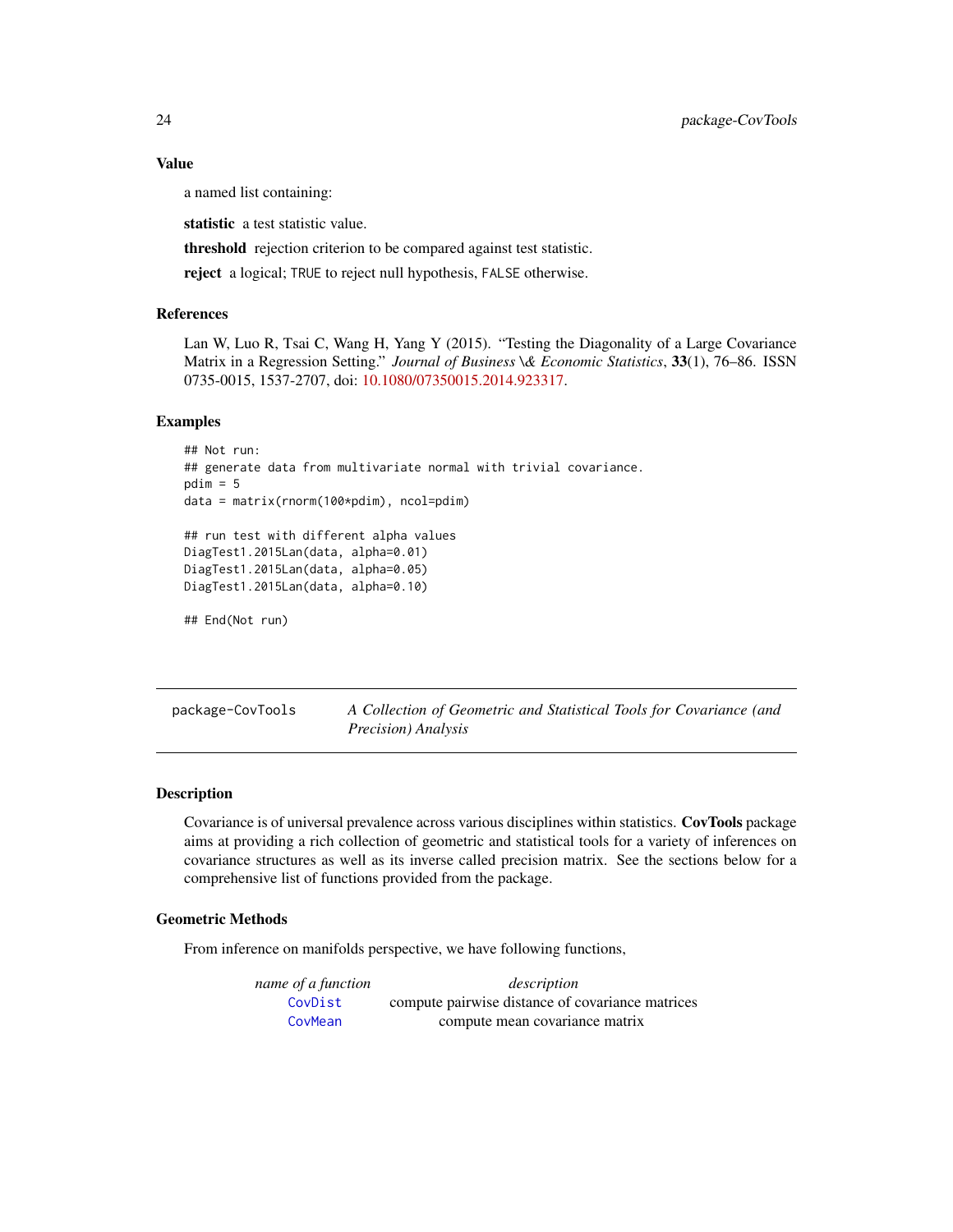<span id="page-24-0"></span>

PreEst.2014An returns an estimator of the banded precision matrix using the modified Cholesky decomposition. It uses the estimator defined in Bickel and Levina (2008). The bandwidth is determined by the bandwidth test suggested by An, Guo and Liu (2014).

#### Usage

```
PreEst.2014An(
  X,
  upperK = floor(ncol(X)/2),
  algorithm = c("Bonferroni", "Holm"),
  alpha = 0.01)
```
## Arguments

| X         | an $(n \times p)$ data matrix where each row is an observation. |
|-----------|-----------------------------------------------------------------|
| upperK    | upper bound of bandwidth $k$ .                                  |
| algorithm | bandwidth test algorithm to be used.                            |
| alpha     | significance level for the bandwidth test.                      |

#### Value

a named list containing:

C a  $(p \times p)$  estimated banded precision matrix.

optk an estimated optimal bandwidth acquired from the test procedure.

## References

An B, Guo J, Liu Y (2014). "Hypothesis testing for band size detection of high-dimensional banded precision matrices." *Biometrika*, 101(2), 477–483. ISSN 0006-3444, 1464-3510, doi: [10.1093/](https://doi.org/10.1093/biomet/asu006) [biomet/asu006.](https://doi.org/10.1093/biomet/asu006)

Bickel PJ, Levina E (2008). "Regularized estimation of large covariance matrices." *The Annals of Statistics*, 36(1), 199–227. ISSN 0090-5364, doi: [10.1214/009053607000000758.](https://doi.org/10.1214/009053607000000758)

```
## Not run:
## parameter setting
p = 200; n = 100k0 = 5; A0min=0.1; A0max=0.2; D0min=2; D0max=5
```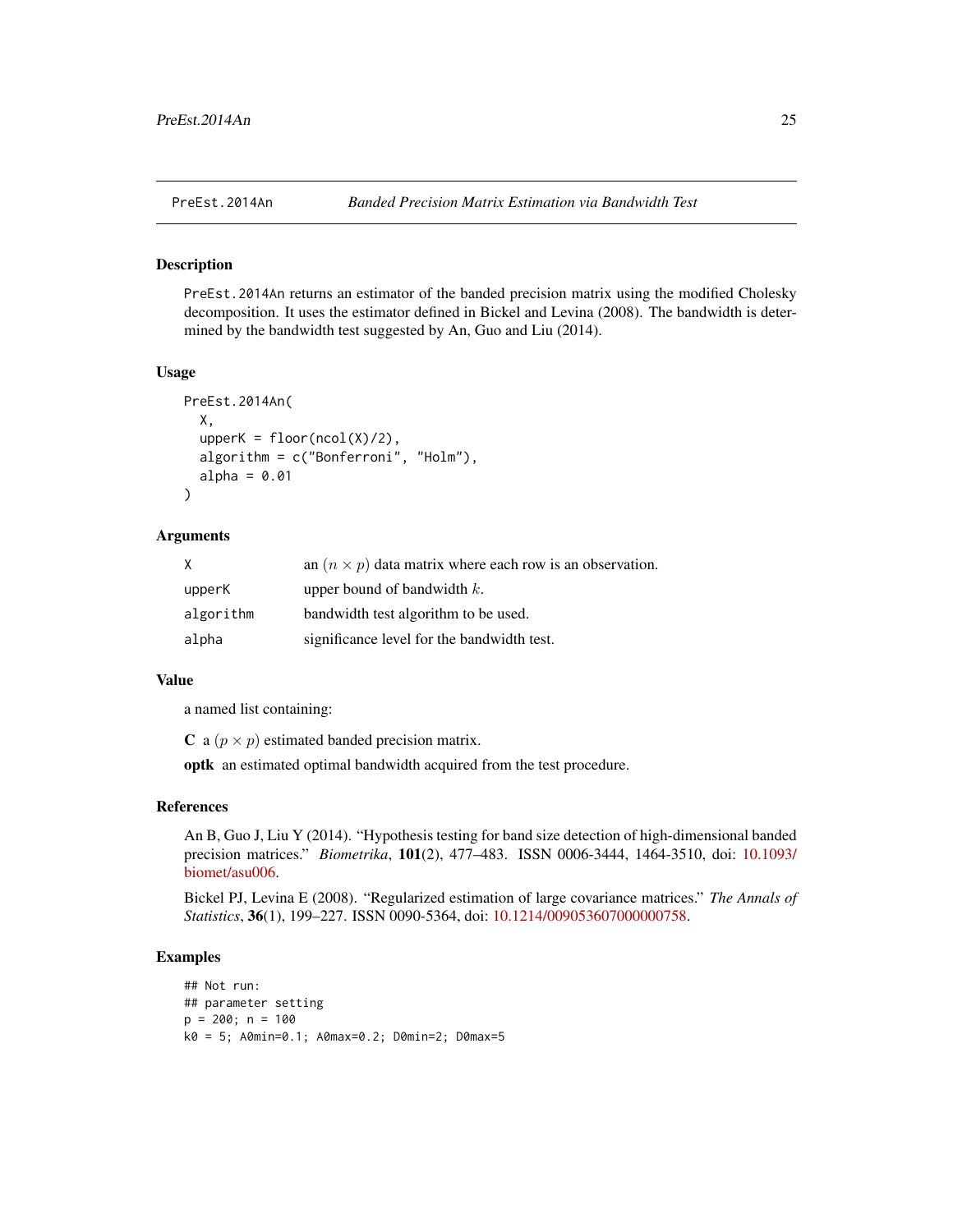```
set.seed(123)
A0 = matrix(0, p, p)for(i in 2:p){
  term1 = runif(n=min(k0,i-1),min=A0min, max=A0max)
  term2 = sample(c(1, -1), size=min(k0, i-1), replace=TRUE)vals = term1*term2
  vals = vals[ order(abs(vals)) ]
  A0[i, max(1, i-k0):(i-1)] = vals
}
D0 = diag(runif(n = p, min = D0min, max = D0max))Omega = t(diag(p) - A0)## data generation (based on AR representation)
## it is same with generating n random samples from N_p(0, Omega0^{-1})
X = matrix(0, nrow=n, ncol=p)X[, 1] = \text{rnorm}(n, sd = \text{sqrt}(DØ[1,1]))for(j in 2:p){
  mean.vec.j = X[, 1:(j-1)]X[, j] = rnorm(n, mean = mean/sec.j, sd = sqrt(D0[j,j]))}
## banded estimation using two different schemes
Omega1 <- PreEst.2014An(X, upperK=20, algorithm="Bonferroni")
Omega2 <- PreEst.2014An(X, upperK=20, algorithm="Holm")
## visualize true and estimated precision matrices
opar \leq par(mfrow=c(1,3), pty="s")
image(Omega0[,p:1], main="Original Precision")
image(Omega1$C[,p:1], main="banded3::Bonferroni")
image(Omega2$C[,p:1], main="banded3::Holm")
par(opar)
## End(Not run)
```
PreEst.2014Banerjee *Bayesian Estimation of a Banded Precision Matrix (Banerjee 2014)*

## Description

PreEst.2014Banerjee returns a Bayes estimator of the banded precision matrix using G-Wishart prior. Stein's loss or squared error loss function is used depending on the "loss" argument in the function. The bandwidth is set at the mode of marginal posterior for the bandwidth parameter.

#### Usage

```
PreEst.2014Banerjee(
  X,
  upperK = floor(ncol(X)/2),
```
<span id="page-25-0"></span>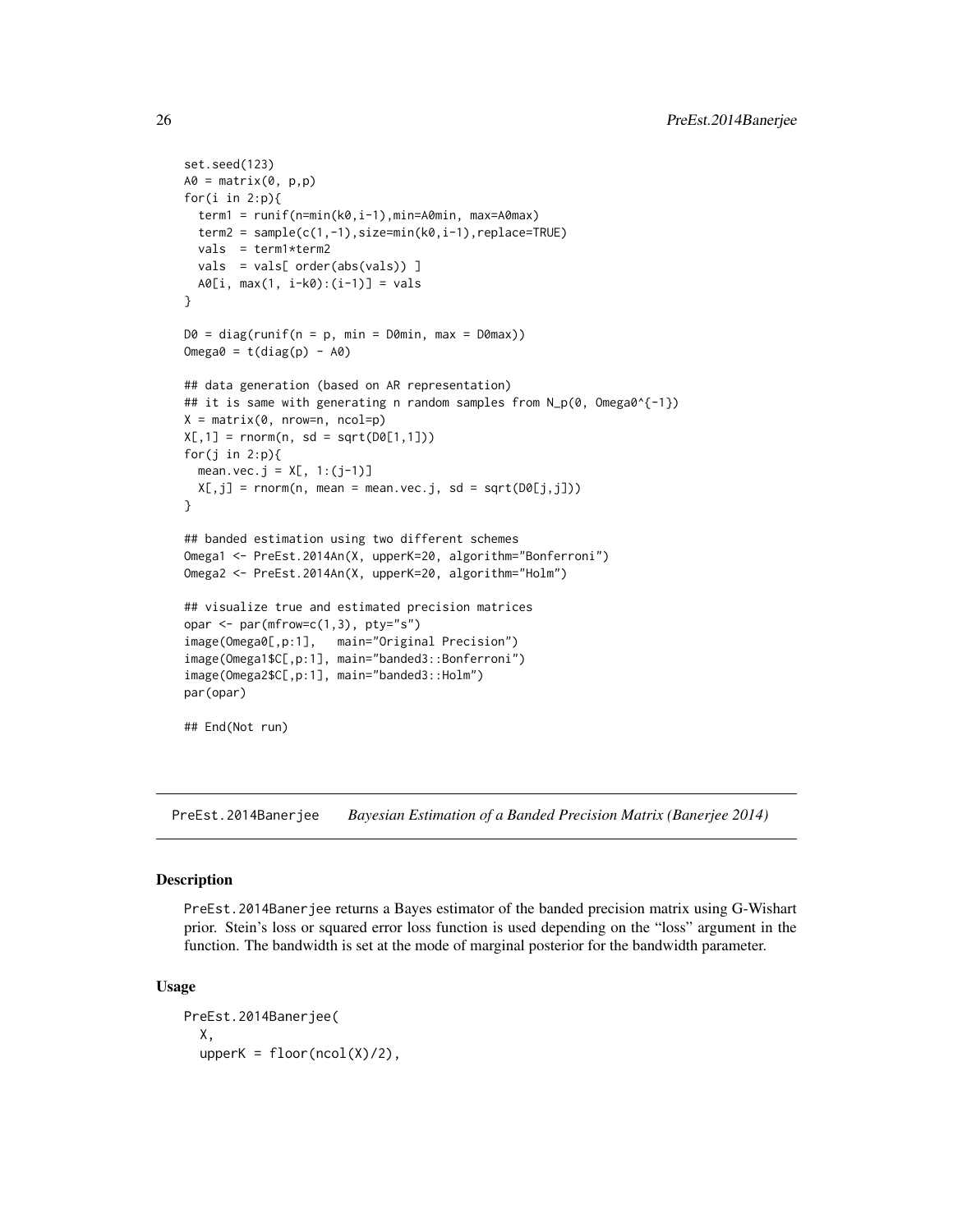```
delta = 10,
 logpi = function(k) { -k^4 },loss = c("Stein", "Squared")
\lambda
```
## Arguments

| X.     | an $(n \times p)$ data matrix where each row is an observation.                                 |
|--------|-------------------------------------------------------------------------------------------------|
| upperK | upper bound of bandwidth $k$ .                                                                  |
| delta  | hyperparameter for G-Wishart prior. Default value is 10. It has to be larger than<br>2.         |
| logpi  | $\log$ of prior distribution for bandwidth k. Default is a function proportional to<br>$-k^4$ . |
| loss   | type of loss; either "Stein" or "Squared".                                                      |

## Value

a named list containing:

C a  $(p \times p)$  MAP estimate for precision matrix.

## References

Banerjee S, Ghosal S (2014). "Posterior convergence rates for estimating large precision matrices using graphical models." *Electronic Journal of Statistics*, 8(2), 2111–2137. ISSN 1935-7524, doi: [10.1214/14EJS945.](https://doi.org/10.1214/14-EJS945)

```
## generate data from multivariate normal with Identity precision.
pdim = 10
data = matrix(rnorm(50*pdim), ncol=pdim)
## compare different K
out1 <- PreEst.2014Banerjee(data, upperK=1)
out2 <- PreEst.2014Banerjee(data, upperK=3)
out3 <- PreEst.2014Banerjee(data, upperK=5)
## visualize
opar <- par(mfrow=c(2,2), pty="s")
image(diag(pdim)[,pdim:1],main="Original Precision")
image(out1$C[,pdim:1], main="banded1::upperK=1")
image(out2$C[,pdim:1], main="banded1::upperK=3")
image(out3$C[,pdim:1], main="banded1::upperK=5")
par(opar)
```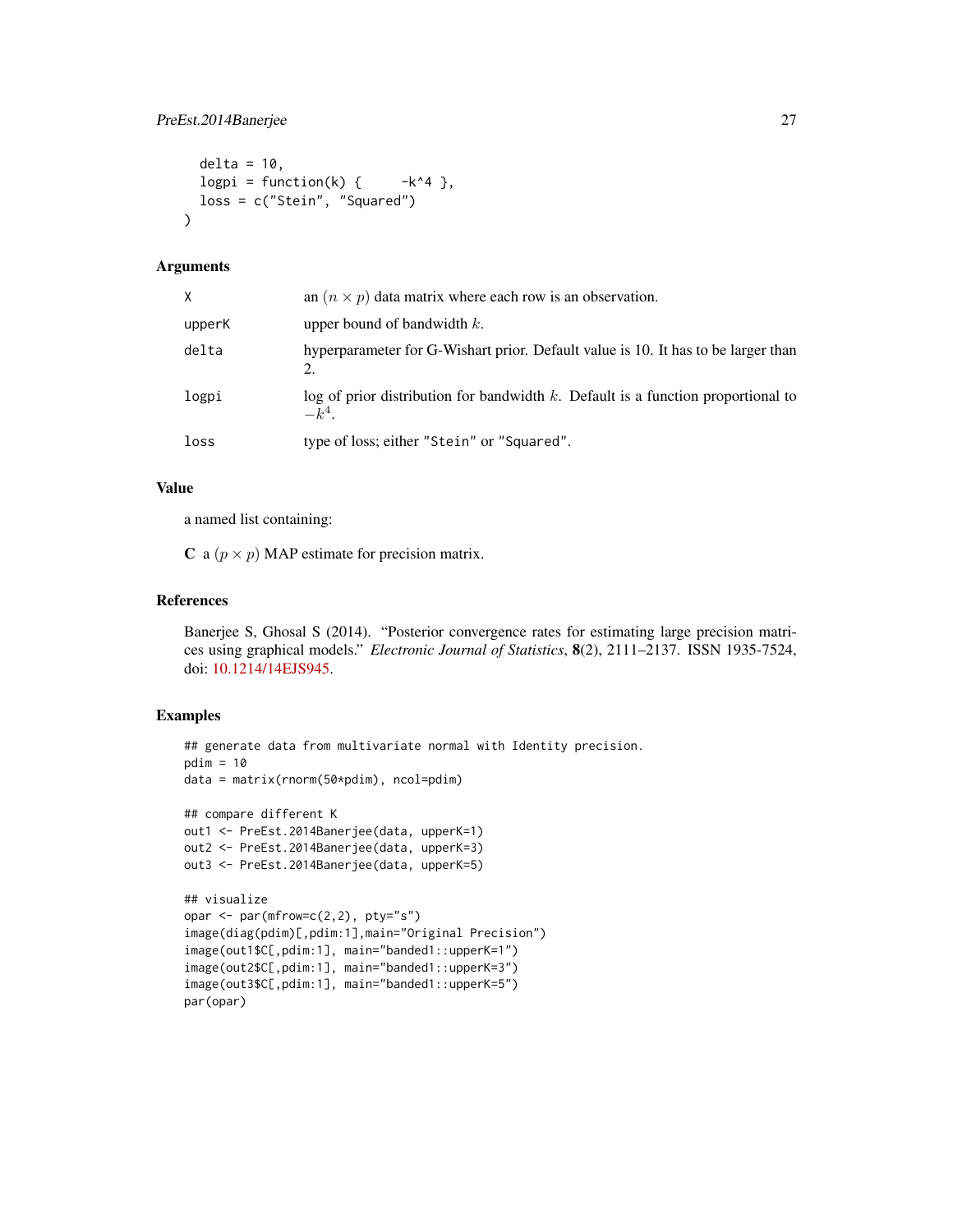<span id="page-27-0"></span>

PreEst.2017Lee returns a Bayes estimator of the banded precision matrix, which is defined in subsection 3.3 of Lee and Lee (2017), using the k-BC prior. The bandwidth is set at the mode of marginal posterior for the bandwidth parameter.

## Usage

```
PreEst.2017Lee(X, upperK = floor(ncol(X)/2), logpi = function(k) {
    -k^4})
```
## Arguments

|        | an $(n \times p)$ data matrix where each row is an observation.                               |
|--------|-----------------------------------------------------------------------------------------------|
| upperK | upper bound of bandwidth $k$ .                                                                |
| logpi  | $\log$ of prior distribution for bandwidth k. Default is a function proportional to<br>$-k^4$ |

#### Value

a named list containing:

C a  $(p \times p)$  MAP estimate for precision matrix.

## References

Lee K, Lee J (2017). "Estimating Large Precision Matrices via Modified Cholesky Decomposition." *ArXiv e-prints*.

```
## generate data from multivariate normal with Identity precision.
pdim = 5data = matrix(rnorm(100*pdim), ncol=pdim)
## compare different K
out1 <- PreEst.2017Lee(data, upperK=1)
out2 <- PreEst.2017Lee(data, upperK=3)
out3 <- PreEst.2017Lee(data, upperK=5)
## visualize
opar <- par(mfrow=c(2,2), pty="s")
image(diag(pdim)[,pdim:1], main="Original Precision")
image(out1$C[,pdim:1], main="banded2::upperK=1")
```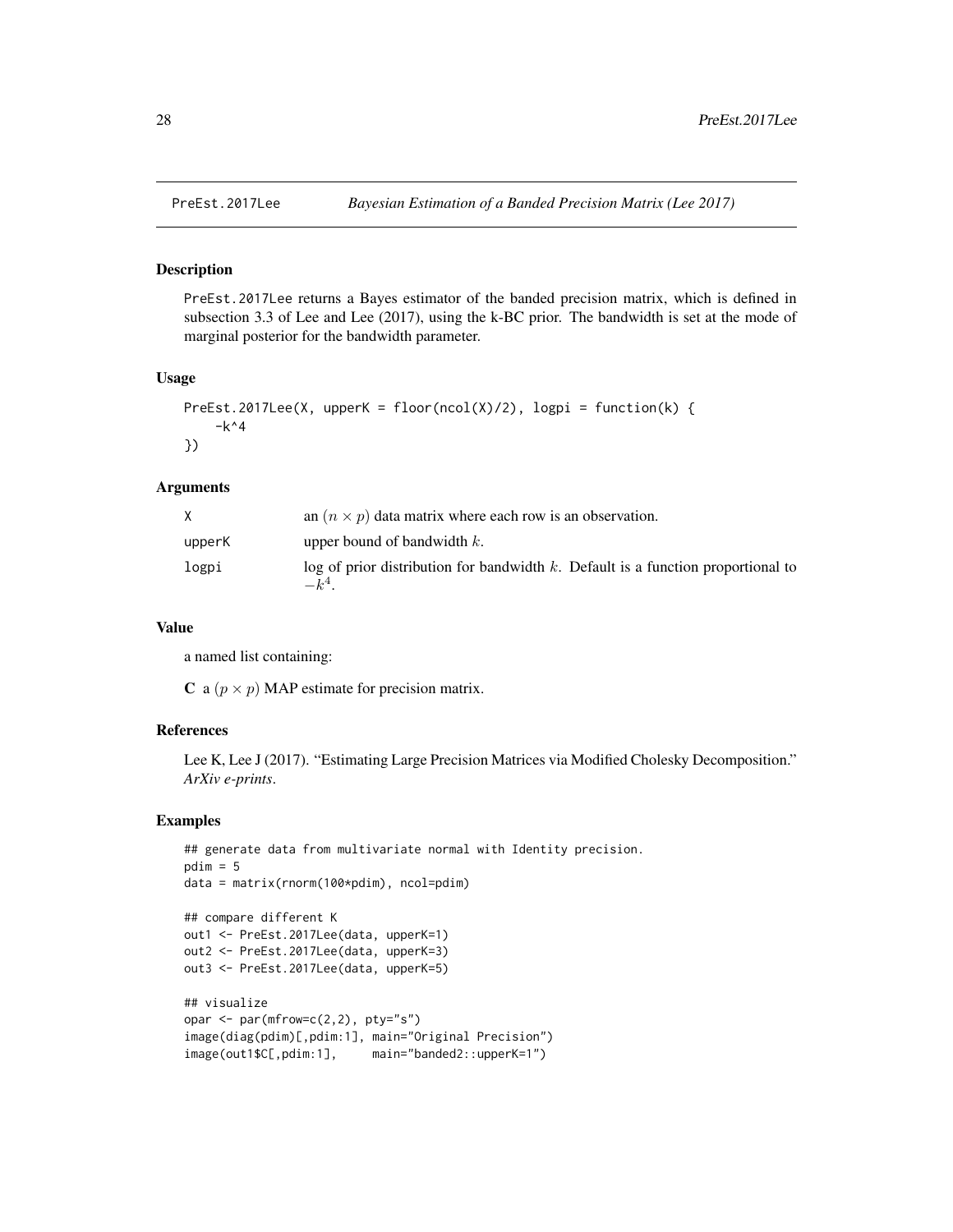```
image(out2$C[,pdim:1], main="banded2::upperK=3")
image(out3$C[,pdim:1], main="banded2::upperK=5")
par(opar)
```
PreEst.glasso *Precision Matrix Estimation via Graphical Lasso*

#### Description

Given a sample covariance matrix  $S$ , graphical lasso aims at estimating sparse precision matrix  $X$ - inverse of covariance. It solves a following optimization problem,

 $\max_X \log \det X - \langle S, X \rangle - \lambda ||X||_1$  such that  $X \succ 0$ 

where  $\lambda$  a regularization parameter,  $\langle S, X \rangle = tr(S^T X)$  ,  $||X||_1 = \sum X_{ij}$  and  $X \succ 0$  indicates positive definiteness. We provide three modes of computations, 'fixed','confidence', or 'BIC' with respect to  $\lambda$ . Please see the section below for more details.

## Usage

PreEst.glasso(X, method = list(type = "fixed", param = 1), parallel = FALSE)

## Arguments

| X        | an $(n \times p)$ data matrix where each row is an observation.      |
|----------|----------------------------------------------------------------------|
| method   | a list containing following parameters,                              |
|          | type one of 'fixed', 'confidence', or 'BIC'.                         |
|          | <b>param</b> either a numeric value or vector of values.             |
| parallel | a logical; TRUE for using half the cores available, FALSE otherwise. |

## Value

a named list containing:

**C** a  $(p \times p)$  estimated precision matrix.

BIC a dataframe containing  $\lambda$  values and corresponding BIC scores with type='BIC' method.

#### regularization parameters

We currently provide three options for solving the problem, 'fixed','confidence', or 'BIC' with respect to  $\lambda$ . When the method type is 'fixed', the parameter should be a single numeric value as a user-defined  $\lambda$  value. Likewise, method type of 'confidence' requires a singule numeric value in  $(0, 1)$ , where the value is set heuristically according to

$$
\rho = \frac{t_{n-2}(\gamma) \max S_{ii} S_{jj}}{\sqrt{n-2 + t_{n-2}^2(\gamma)}}
$$

for a given confidence level  $\gamma \in (0, 1)$  as proposed by Banerjee et al. (2006). Finally, 'BIC' type requires a vector of  $\lambda$  values and opts for a lambda value with the lowest BIC values as proposed by Yuan and Lin (2007).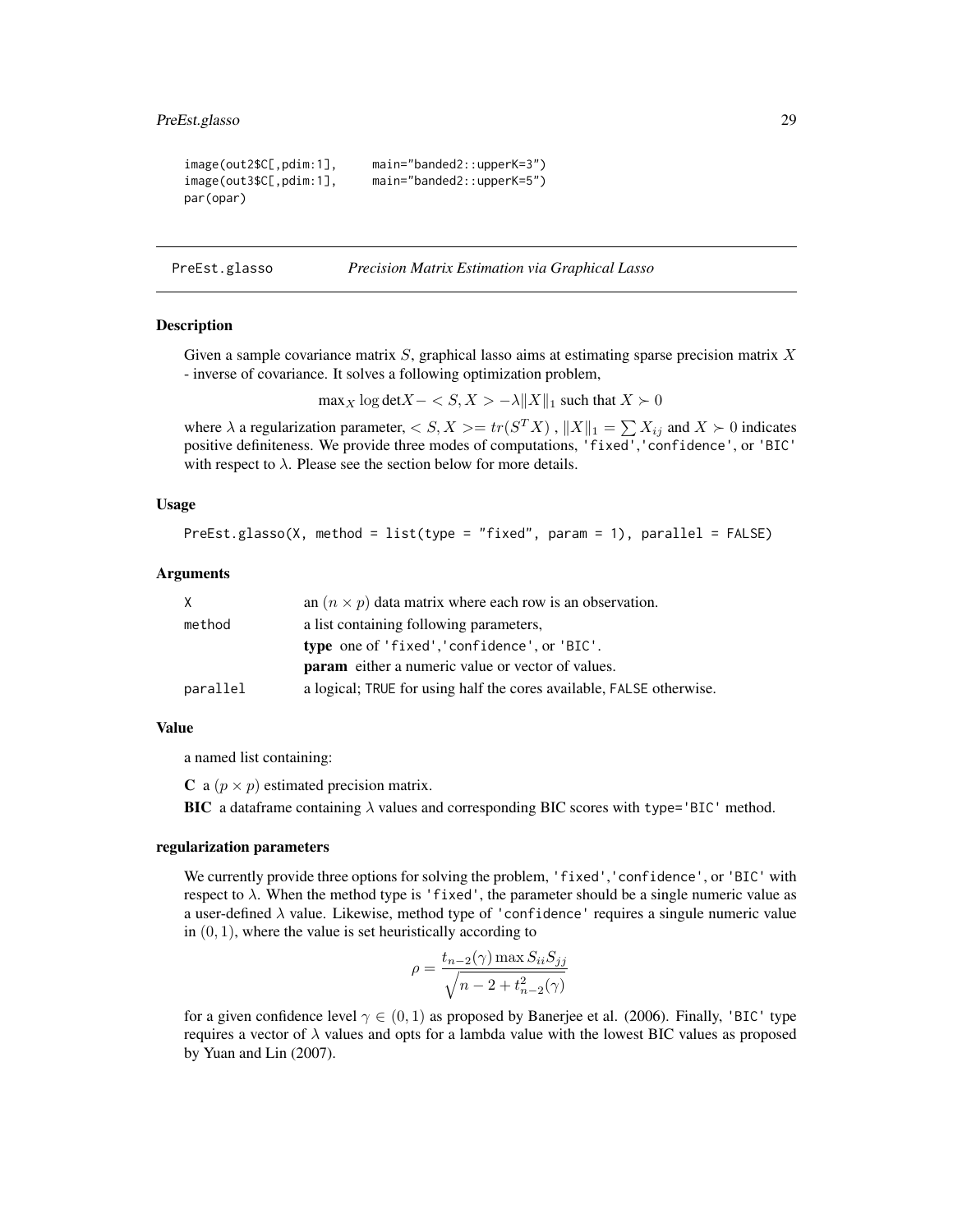## References

Banerjee O, Ghaoui LE, d'Aspremont A, Natsoulis G (2006). "Convex optimization techniques for fitting sparse Gaussian graphical models." In *Proceedings of the 23rd international conference on Machine learning*, 89–96. ISBN 978-1-59593-383-6, doi: [10.1145/1143844.1143856.](https://doi.org/10.1145/1143844.1143856)

Yuan M, Lin Y (2007). "Model Selection and Estimation in the Gaussian Graphical Model." *Biometrika*, 94(1), 19–35. ISSN 00063444.

Friedman J, Hastie T, Tibshirani R (2008). "Sparse inverse covariance estimation with the graphical lasso." *Biostatistics*, 9(3), 432–441. ISSN 1465-4644, 1468-4357, doi: [10.1093/biostatistics/](https://doi.org/10.1093/biostatistics/kxm045) [kxm045.](https://doi.org/10.1093/biostatistics/kxm045)

#### Examples

```
## generate data from multivariate normal with Identity precision.
pdim = 10data = matrix(rnorm(100*pdim), ncol=pdim)
## prepare input arguments for diefferent scenarios
lbdvec <- c(0.01,0.1,1,10,100) # a vector of regularization parameters
list1 <- list(type="fixed",param=1.0) # single regularization parameter case
list2 <- list(type="confidence",param=0.95) # single confidence level case
list3 <- list(type="BIC",param=lbdvec) # multiple regularizers with BIC selection
## compute with different scenarios
out1 <- PreEst.glasso(data, method=list1)
out2 <- PreEst.glasso(data, method=list2)
out3 <- PreEst.glasso(data, method=list3)
## visualize
opar <- par(mfrow=c(2,2), pty="s")
image(diag(pdim)[,pdim:1], main="Original Precision")
image(out1$C[,pdim:1], main="glasso::lambda=1.0")
image(out2$C[,pdim:1], main="glasso::Confidence=0.95")
image(out3$C[,pdim:1], main="glasso::BIC selection")
par(opar)
```
samplecovs *Generate Sample Covariances of 2 groups*

## Description

For visualization purpose, samplecovs generates a 3d array of stacked sample covariances where - in 3rd dimension, the first half are sample covariances of samples generated independently from normal distribution with identity covariance, where the latter half consists of samples covariances from dense random population covariance.

<span id="page-29-0"></span>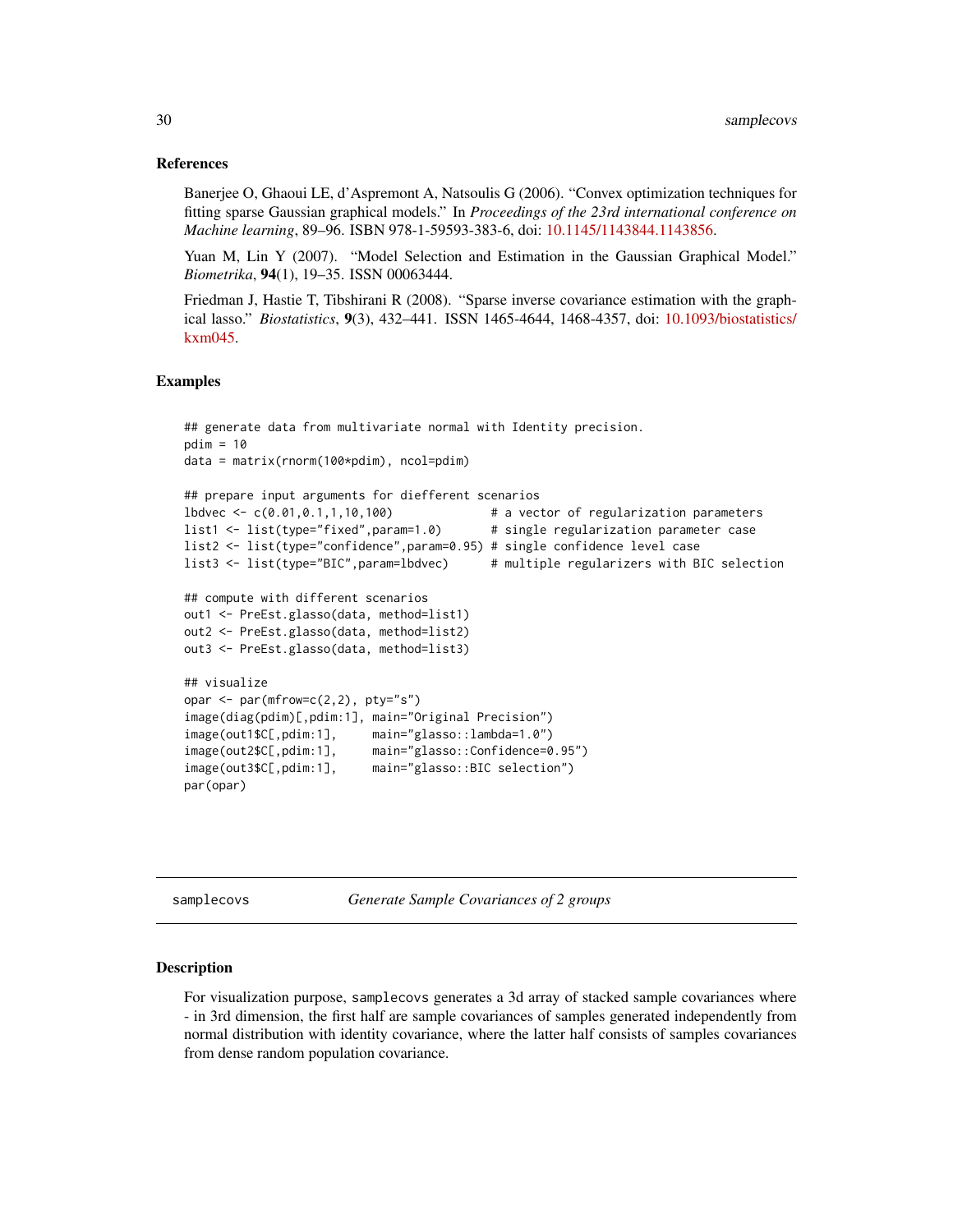## samplecovs 31

## Usage

samplecovs(ncopy, size)

## Arguments

| ncopy | the total number of sample covariances to be generated. |
|-------|---------------------------------------------------------|
| size  | dimension $p$ .                                         |

## Value

a ( $p \times p \times ncopy$ ) array of strictly positive definite sample covariances.

```
## generate total of 20 samples covariances of size 5-by-5.
samples <- samplecovs(20,5)
```